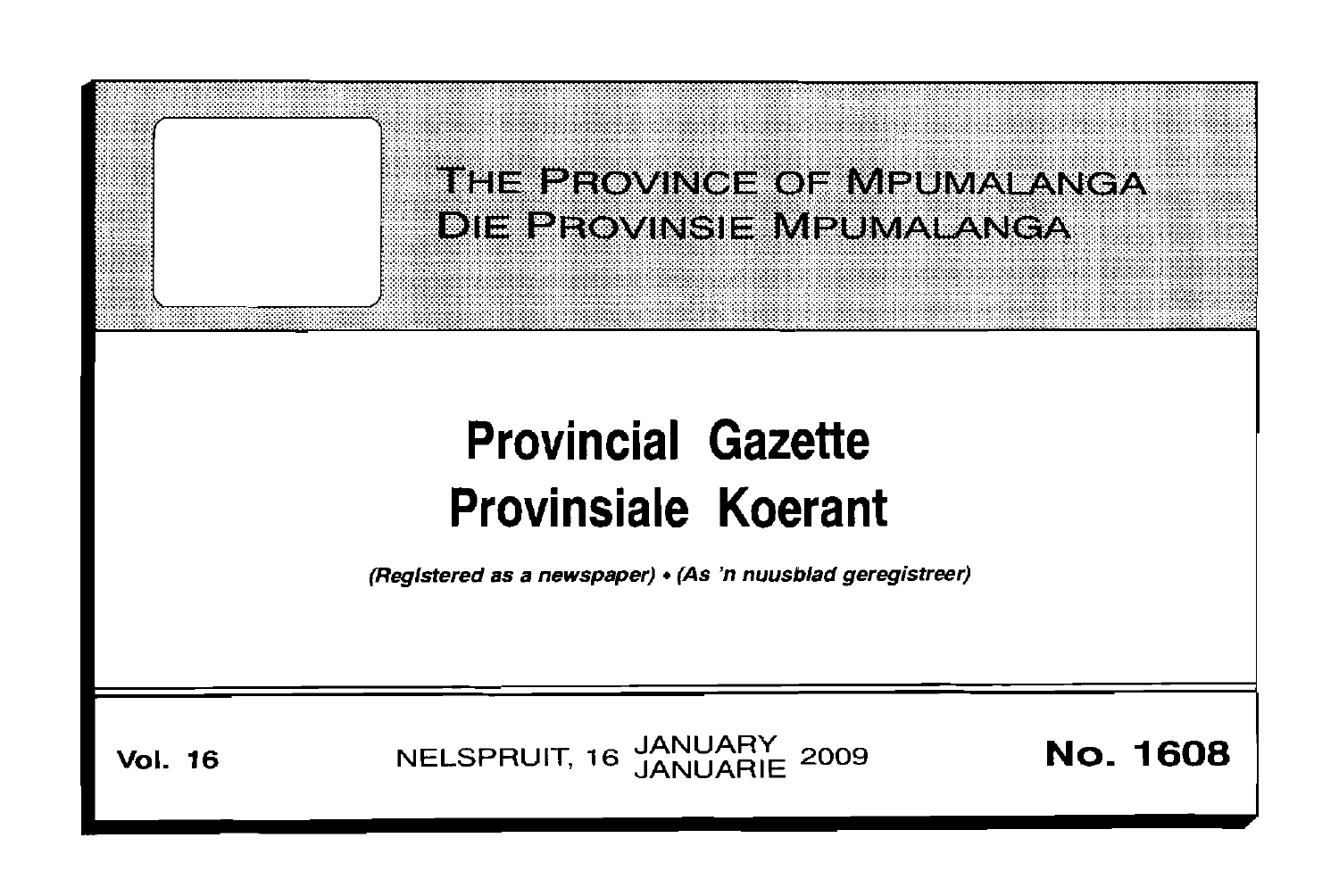| No.                                                       | <b>CONTENTS • INHOUD</b>                                                                                         | Page<br>No. | Gazette<br>No. |
|-----------------------------------------------------------|------------------------------------------------------------------------------------------------------------------|-------------|----------------|
|                                                           | <b>GENERAL NOTICES · ALGEMENE KENNISGEWINGS</b>                                                                  |             |                |
| 1<br>1                                                    |                                                                                                                  | 8<br>8      | 1608<br>1608   |
| 2                                                         | Development Facilitation Act (67/1995): Establishment of land development area: Portion 16, farm Spitskop 65 JT  | 8           | 1608           |
| з<br>3                                                    |                                                                                                                  | 10<br>10    | 1608<br>1608   |
| 4                                                         |                                                                                                                  | 11          | 1608           |
| 4                                                         |                                                                                                                  | 11          | 1608           |
| 5<br>5                                                    | Town-planning and Townships Ordinance (15/1986): Establishment of township: Nelspruit Extension 59               | 11<br>12    | 1608<br>1608   |
| 6                                                         |                                                                                                                  | 12          | 1608           |
| 6                                                         |                                                                                                                  | 13          | 1608           |
| 7                                                         |                                                                                                                  | 13          | 1608           |
| 7                                                         |                                                                                                                  | 13          | 1608           |
| 8<br>8                                                    |                                                                                                                  | 14          | 1608           |
|                                                           |                                                                                                                  | 14          | 1608           |
| 9<br>9                                                    | Town-planning and Townships Ordinance (15/1986): Establishment of township: Barberton Extension 13               | 14<br>15    | 1608<br>1608   |
| LOCAL AUTHORITY NOTICES · PLAASLIKE BESTUURSKENNISGEWINGS |                                                                                                                  |             |                |
| 1                                                         | Town-planning and Townships Ordinance (15/1986): Emalahleni Local Municipality: Establishment of Township:       | 16          | 1608           |
|                                                           | Ordonnansie op Dorpsbeplanning en Dorpe (15/1986): Emalahleni Plaaslike Munisipaliteit: Stigting van dorp:       | 17          | 1608           |
| 2                                                         | Town-planning and Townships Ordinance (15/1986): Mbombela Local Municipality: Establishment of township:         | 18          | 1608           |
|                                                           | 2 Ordonnansie op Dorpsbeplanning en Dorpe (15/1986): Mbombela Plaaslike Munisipaliteit: Stigting van dorp:       | 19          | 1608           |
| 5                                                         | Constitution of the Republic of South Africa, 1996: Municipality of Thaba Chweu: Adoption of new standing orders | 19          | 1608           |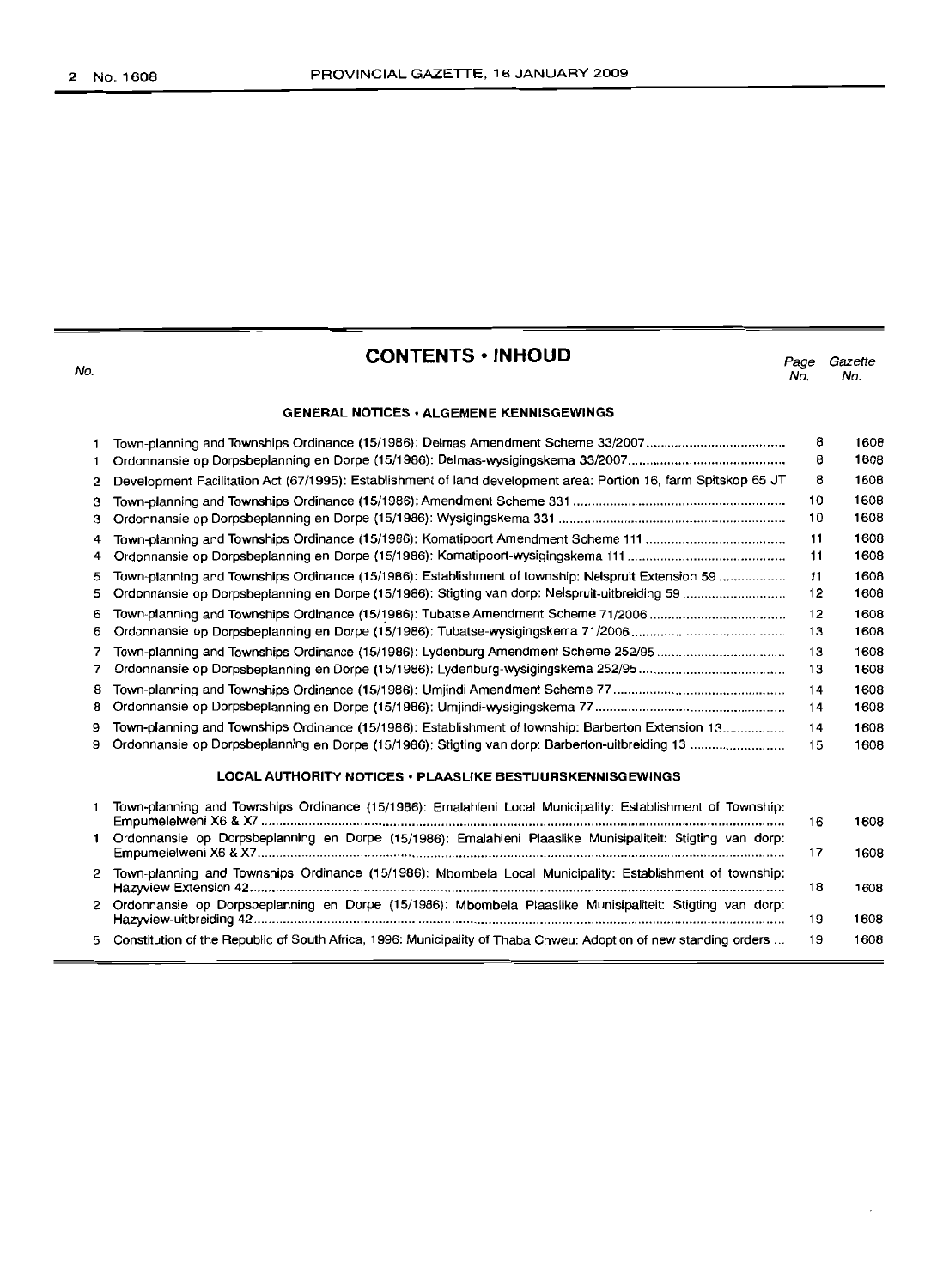| PROVINSIALE KOERANT, 16 JANUARIE 2009                                             | No. 1608 3                            |  |
|-----------------------------------------------------------------------------------|---------------------------------------|--|
| <b>IMPORTANT NOTICE</b>                                                           |                                       |  |
| The                                                                               |                                       |  |
| <b>Mpumalanga Province Provincial Gazette Function</b>                            |                                       |  |
| will be transferred to the                                                        |                                       |  |
| <b>Government Printer</b> in Pretoria                                             |                                       |  |
| as from 1 April 2005                                                              |                                       |  |
| <b>NEW PARTICULARS ARE AS FOLLOWS:</b>                                            |                                       |  |
| <b>Physical address:</b>                                                          | Postal address:                       |  |
| <b>Government Printing Works</b><br>149 Bosman Street<br>Pretoria                 | Private Bag X85<br>Pretoria<br>0001   |  |
| New contact persons: Louise Fourie Tel.: (012) 334-4686                           |                                       |  |
|                                                                                   | Mrs H. Wolmarans Tel.: (012) 334-4591 |  |
| Fax number: (012) 323-8805                                                        |                                       |  |
| <b>E-mail address:</b><br>hester.wolmarans@gpw.gov.za<br>louise.fourie@gpw.gov.za |                                       |  |
| <b>Contact persons for subscribers:</b>                                           |                                       |  |

Mrs S. M. Milanzi Tel.: (012) 334-4734 Mrs J. Wehmeyer Tel.: (012) 334-4753 Fax.: (012) 323-9574

This phase-in period is to commence from **18 March 2005** (suggest date of advert) and notice comes into operation as from **1 April 2005.**

Subscribers and all other stakeholders are advised to send their advertisements directly to the **Government Printing Works,** two weeks before the 1st April 2005.

> In future, adverts have to be paid in advance before being published in the Gazette.

**AWIE VAN ZVL** Advertising Manager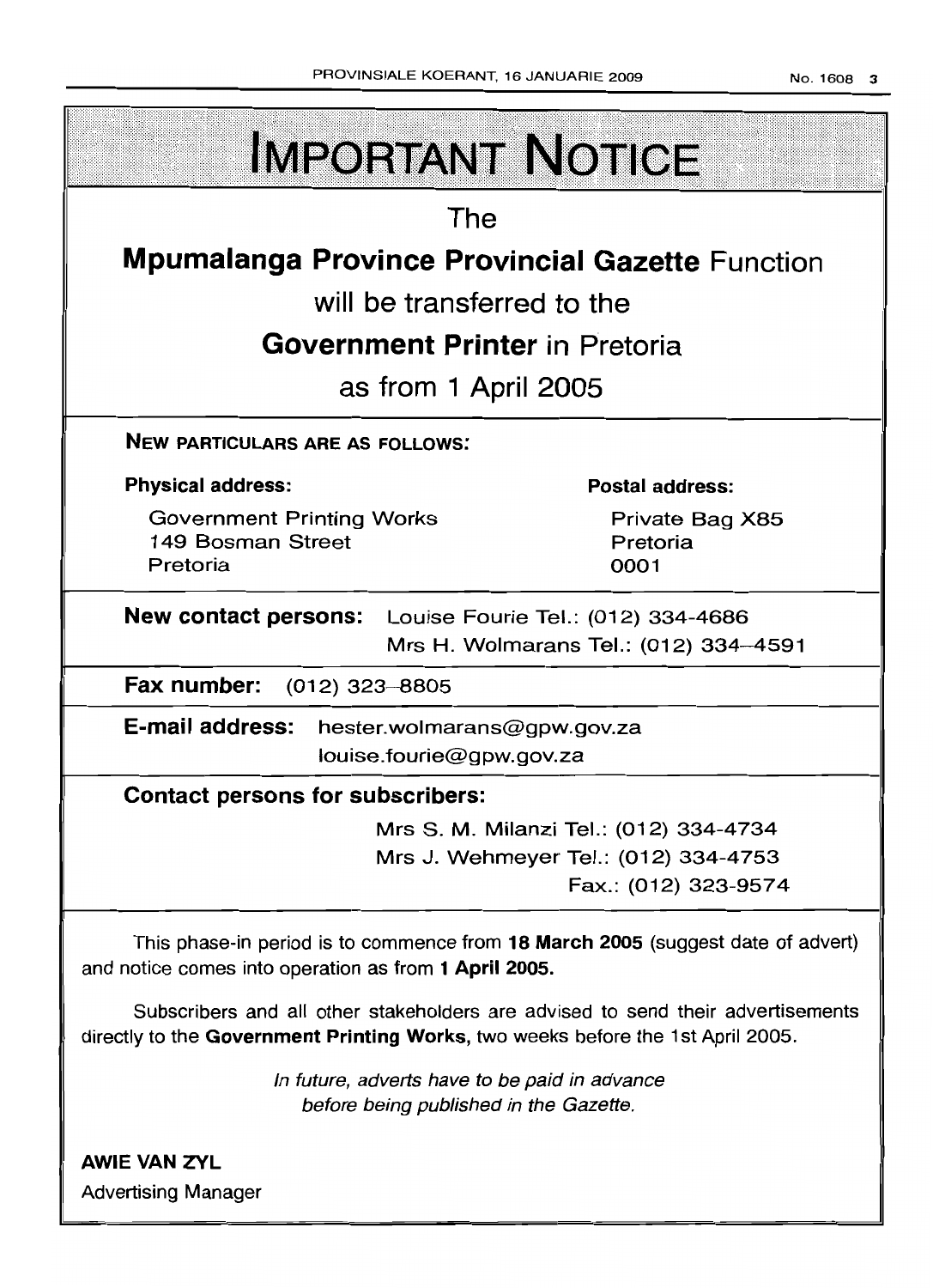IT IS THE CLIENTS RESPONSIBILITY TO ENSURE THAT THE CORRECT AMOUNT IS PAID AT THE CASHIER OR DEPOSITED INTO THE GOVERNMENT PRINTING WORKS BANK ACCOUNT AND ALSO THAT THE REQUISITION/COVERING LETTER TOGETHER WITH THE ADVERTISEMENTS AND THE PROOF OF DEPOSIT REACHES THE GOVERNMENT PRINTING WORKS IN TIME FOR INSERTION IN THE PROVINCIAL GAZETTE.

**No ADVERTISEMENTS WILL BE PLACED WITHOUT PRIOR PROOF OF PRE-PAYMENT.**

# '/4 page R **187.37** Letter Type: Arial Size: 10 Line Spacing: At:<br>Exactly 11pt Exactly '/4 page **R 374.75** Letter Type: Arial Size; 10 Line Spacing: At: Exactly 11pt **A PRICE INCREASE OF 8,5% WILL BE EFFECTIVE ON ALL TARIFFS FROM 1** MAY 2008 '/4 page **R 562.13** Letter Type: Arial Size: 10

Line Spacing: At:<br>Exactly 11pt Exactly

'/4 page **R 749.50** Letter Type: Arial Size: 10 Line Spacing: At: Exactly 11 pt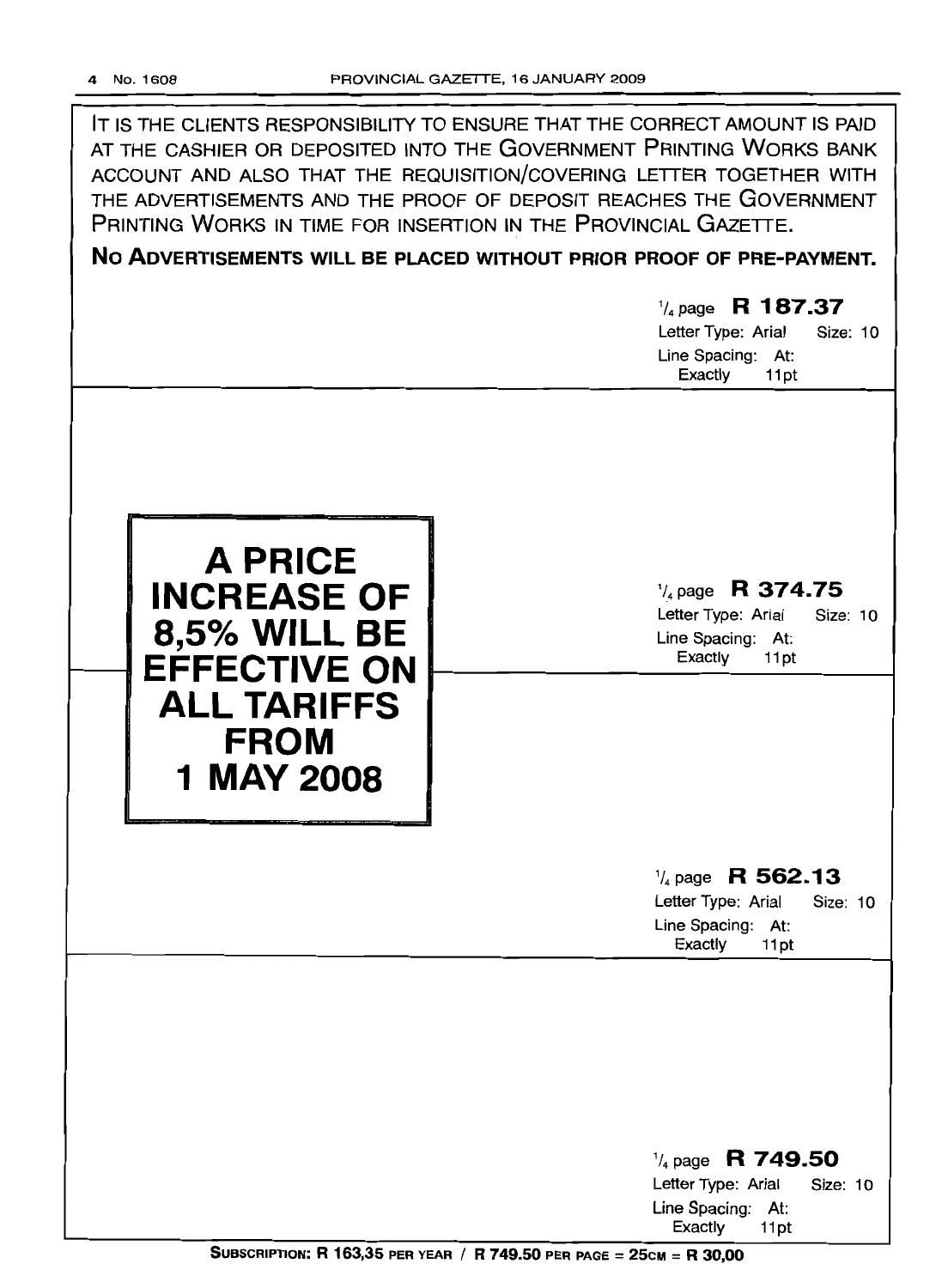

# **CONDITIONS FOR PUBLICATION OF NOTICES**

# **CLOSING TIMES FOR THE ACCEPTANCE OF NOTICES**

- 1. (1) The Mpumalanga Province Provincial Gazette is published every week on Friday, and the closing time for the acceptance of notices which have to appear in the Mpumalanga Province Provincial Gazette on any particular Friday, is **15:00 two weeks prior to the publication date.** Should any Friday coincide with a public holiday, the publication date remains unchanged. However, the closing date for acceptance of advertisements moves backwards accordingly, in order to allow for ten working days prior to the publication date
	- (2) The date for the publication of a **separate** Mpumalanga Province Provincial Gazette is negotiable.
- 2 (1) Copy of notices received **after closing time** will be held over for publication in the next Mpumalanga Province Provincial Gazette.
	- (2) Amendment or changes in copy of notices cannot be undertaken unless instructions are received **before 10:00 on Thursdays.**
	- (3) Copy of notices for publication or amendments of original copy can not be accepted over the telephone and must be brought about by letter, by fax or by hand. The Government Printer will not be liable for any amendments done erroneously.
	- (4) In the case of cancellations a refund of the cost of a notice will be considered only if the instruction to cancel has been received on or before the stipulated closing time as indicated in paragraph 2 (2)

# **ApPROVAL OF NOTICES**

3 In the event where a cheque, submitted by an advertiser to the Government Printer as payment, is dishonoured, then the Government Printer reserves the right to refuse such client further access to the Mpumalanga Province Provincial Gazette untill any outstanding debts to the Government Printer is settled in full

# **THE GOVERNMENT PRINTER INDEMNIFIED AGAINST LIABILITY**

- 4. The Government Printer will assume no liability in respect of--
	- (1) any delay in the publication of a notice or publication of such notice on any date other than that stipulated by the advertiser;
	- (2) erroneous classification of a notice, or the placement of such notice in any section or under any heading other than the section or heading stipulated by the advertiser;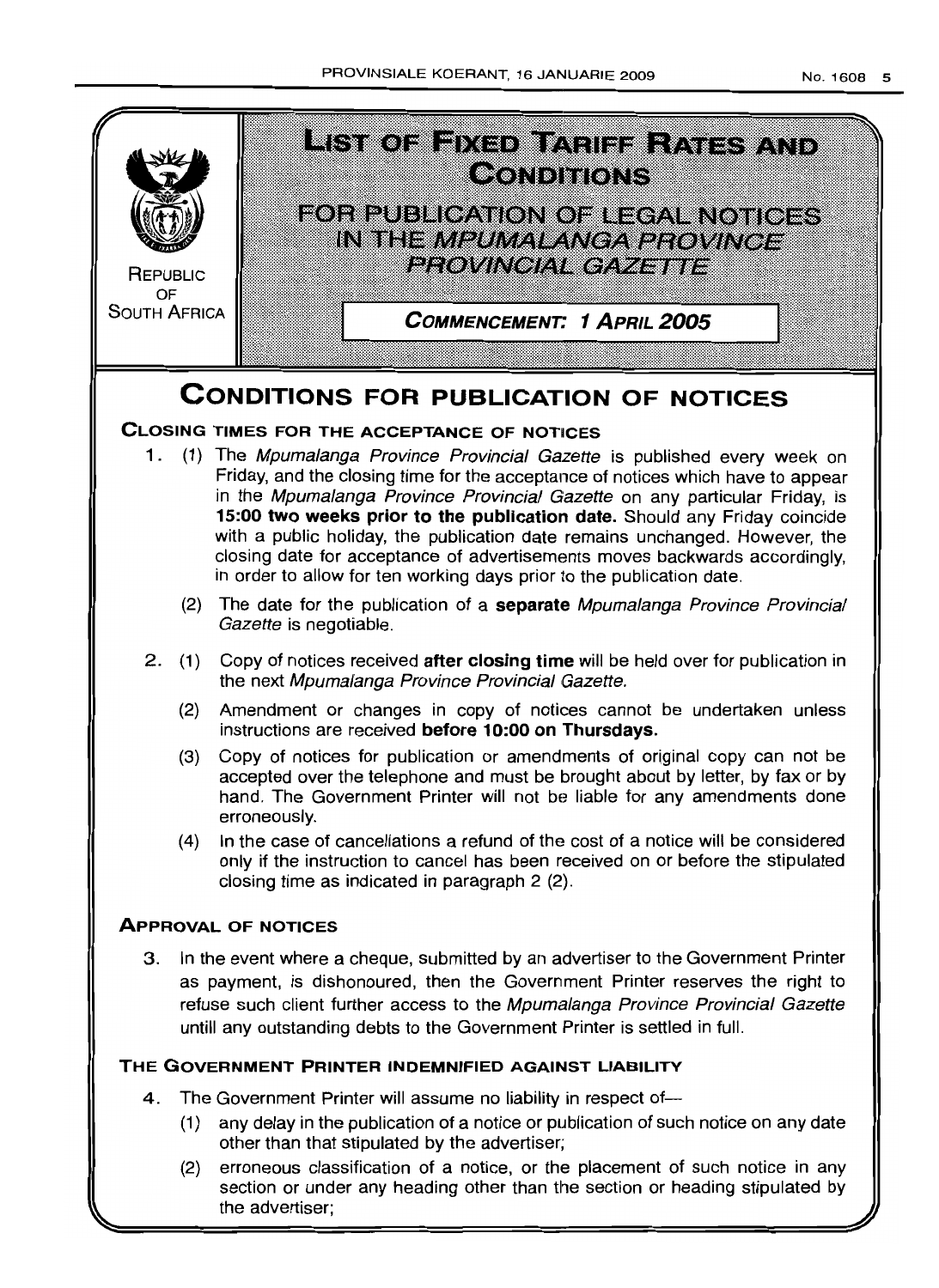r

(3) any editing, revision, omission, typographical errors or errors resulting from faint or indistinct copy.

# LIABILITY OF ADVERTISER

5. Advertisers will be held liable for any compensation and costs arising from any action which may be instituted against the Government Printer in consequence of the publication of any notice.

# **COPY**

- 6. Copy of notices must be typed on one side of the paper only and may not constitute part of any covering letter or document.
- 7. At the top of any copy, and set well apart from the notice, the following must be stated:

Where applicable

- (1) The heading under which the notice is to appear.
- (2) The cost of publication applicable to the notice, in accordance with the "Word Count Table".

# PAYMENT OF COST

- 9. With effect from 1 April 2005 no notice will be accepted for publication unless the cost of the insertion(s) is prepaid in CASH or by CHEQUE or POSTAL ORDERS. It can be arranged that money can be paid into the banking account of the Government Printer, in which case the deposit slip accompanies the advertisement before publication thereof.
- 10. (1) The cost of a notice must be calculated by the advertiser in accordance with the word count table.
	- (2) Where there is any doubt about the cost of publication of a notice, and in the case of copy, an enquiry, accompanied by the relevant copy, should be addressed to the Advertising Section, Government Printing Works, Private Bag X85, Pretoria, 0001 [Fax: (012) 323-8805], before publication.
- 11. Overpayment resulting from miscalculation on the part of the advertiser of the cost of publication of a notice will not be refunded, unless the advertiser furnishes adequate reasons why such miscalculation occurred. In the event of underpayments, the difference will be recovered from the advertiser, and the notice(s) will not be published until such time as the full cost of such publication has been duly paid in cash or by cheque or postal orders, or into the banking account.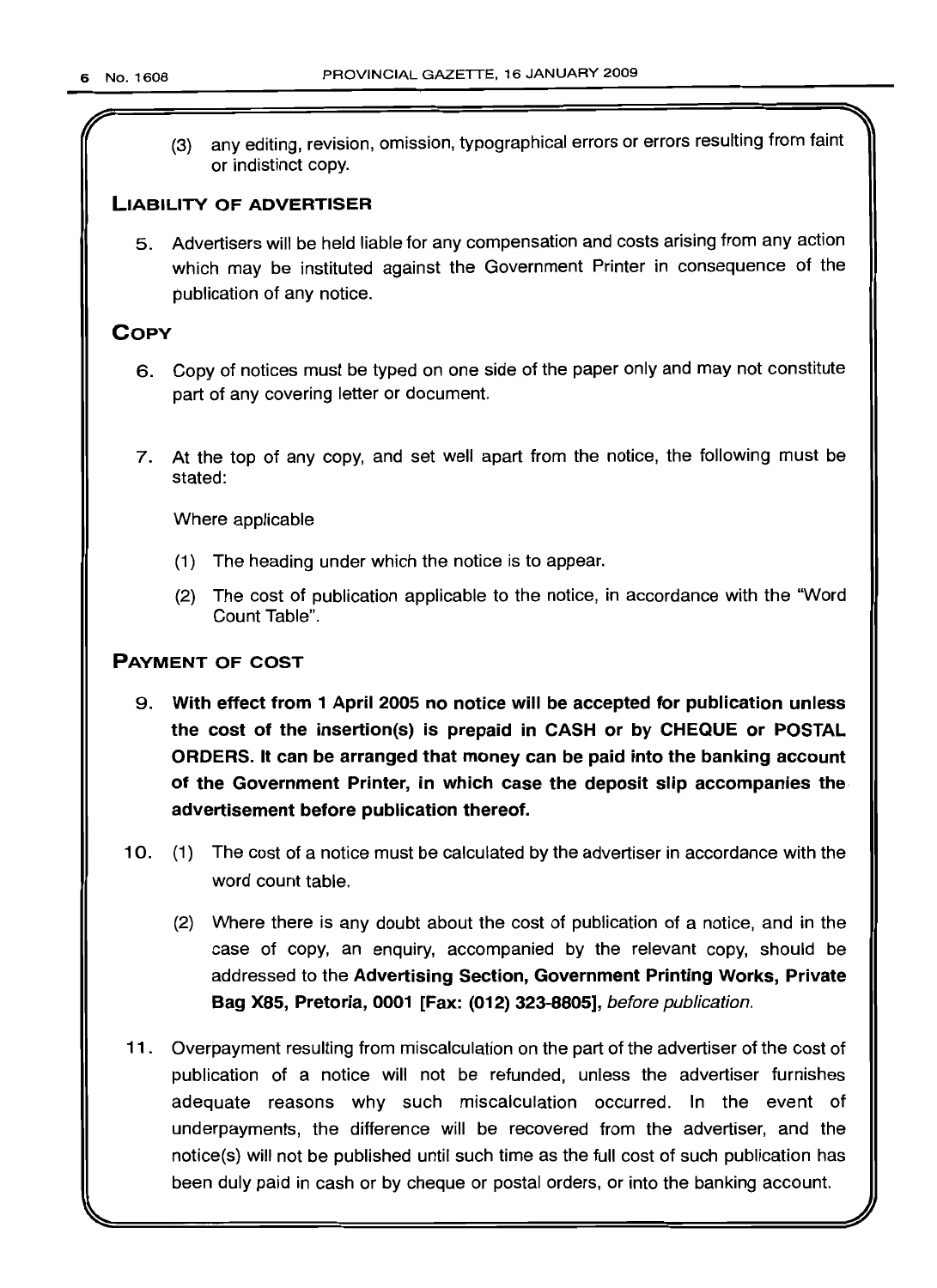- 12. In the event of a notice being cancelled, a refund will be made only if no cost regarding the placing of the notice has been incurred by the Government Printing Works.
- 13. The Government Printer reserves the right to levy an additional charge in cases where notices, the cost of which has been calculated in accordance with the Word Count Table, are subsequently found to be excessively lengthy or to contain overmuch or complicated tabulation.

# PROOF OF PUBLICATION

14. Copies of the Mpumalanga Province Provincial Gazette which may be required as proof of publication, may be ordered from the Government Printer at the ruling price. The Government Printer will assume no liability for any failure to post such Mpumalanga Province Provincial Gazette(s) or for any delay in despatching it/them.

# **GOVERNMENT PRINTERS BANK ACCOUNT PARTICULARS**

Bank: ABSA

BOSMAN STREET

Account No.: 4057114016

Branch code: 632005

Reference No.: 00000047

Fax No.: (012) 323 8805

# Enquiries:

| Mrs. L. Fourie    | Tel.: (012) 334-4686 |
|-------------------|----------------------|
| Mrs. H. Wolmarans | Tel.: (012) 334-4591 |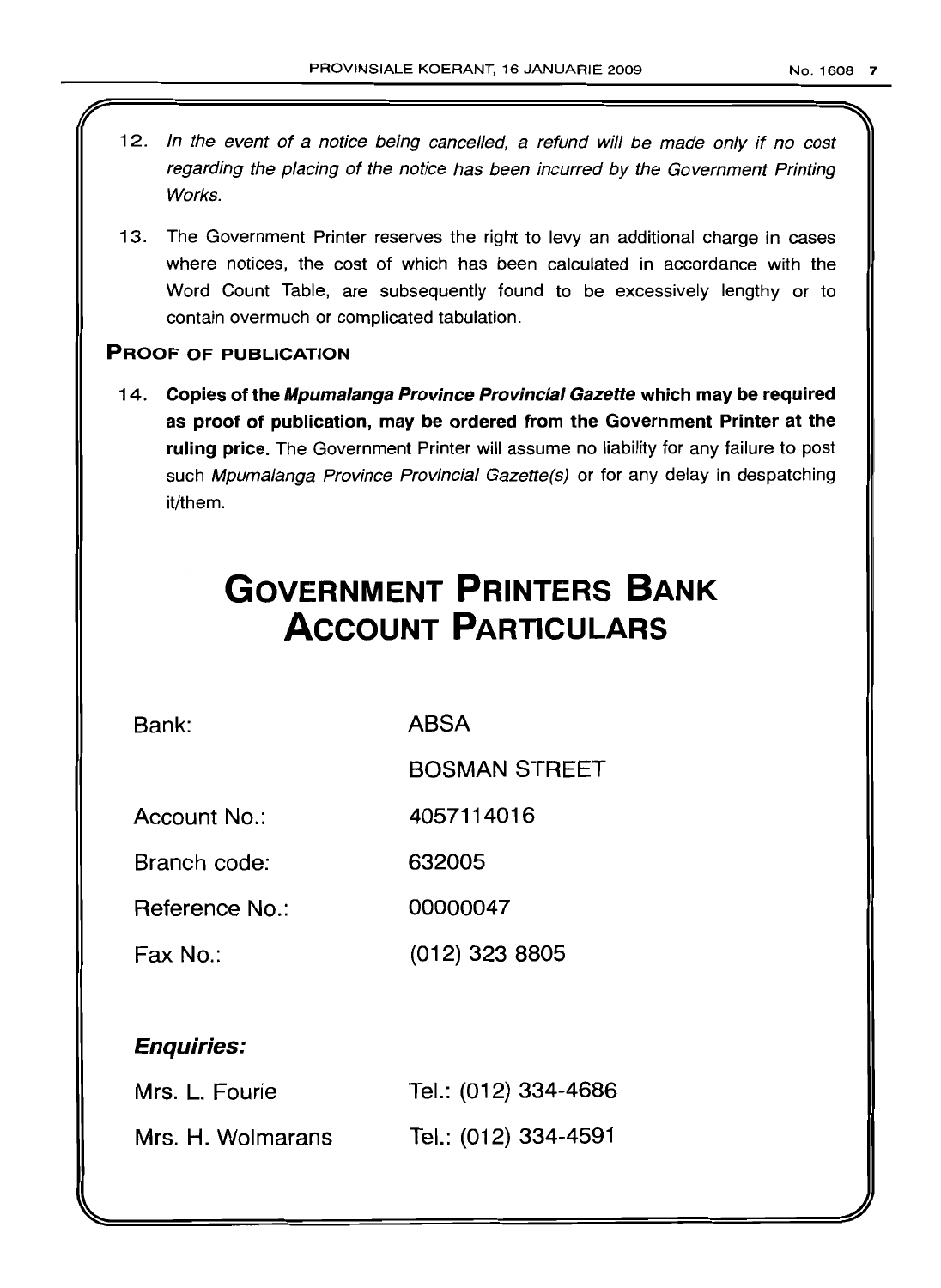# **GENERAL NOTICES • ALGEMENE KENNISGEWINGS**

# **NOTICE 1 OF 2009**

## **DELMAS AMENDMENT SCHEME** 33/2007

We, Terraplan Associates, being the authorised agent of the owner of Holding 180, Springs Agricultural Holdings Extension 1, hereby give notice in terms of section 56 (1) (b) (i) and (ii) of the Town-planning and Townships Ordinance, 1986, that we have applied to the Delmas Local Municipality for the amendment of the town-planning scheme known as the Delmas Town-planning Scheme, 2007, by the rezoning of the property described above, situated at 43 Visagie Avenue just to the north of Witbank Road, Springs Agricultural Holdings Extension 1 from "Agricultural" to "Agricultural" with the inclusion of a wood working workshop with a floor area restriction of  $675 \text{ m}^2$  (existing buildings).

Particulars of the application will lie for inspection during normal office hours at the office of the Municipal Manager, Room 2, c/o Samuel Road and Van der Walt Streets, Delmas, for a period of 28 days from 9 January 2009.

Objections to or representations in respect of the application must be lodged with or made in writing to the Municipal Manager at the above address or at P.O. Box 6, Delmas, 2210, within a period of 28 days from 9 January 2009.

Address of agent: Terraplan Associates, PO Box 1903, Kempton Park, 1620. (HS1866.)

# **KENNISGEWING 1 VAN 2009**

**• •**

#### **DELMAS-WYSIGINGSKEMA** 33/2007

Ons, Terraplan Medewerkers, synde die gemagtigde agent van die eienaar van Hoewe 180, Springs-Iandbouhoewes Uitbreiding 1 gee hiermee ingevolge artikel 56 (1) (b) (i) en (ii) van die Ordonnansie op Dorpsbeplanning en Dorpe, 1986, kennis dat ons by die Delmas Plaaslike Munisipaliteit aansoek gedoen het om die wysiging van die dorpsbeplanningskema bekend as Delmas-dorpsbeplanningskema, 2007, deur die hersonering van die eiendom hierbo beskryf, geleë te Visagielaan 43 ten noorde van die Witbankpad, Springs Landbouhoewes Uitbreiding 1 vanaf "Landbou" na "Landbou" met die insluiting van 'n houtwerkswinkel met 'n vloer oppervlakte beperking van 675 m<sup>2</sup> (bestaande geboue).

Besonderhede van die aansoek lê ter insae gedurende gewone kantoorure by die kantoor van die Munisipale Bestuurder, Kamer 2, h/v Samuelweg en Van der Waltstraat, Delmas, vir 'n tydperk van 28 dae vanaf 9 Januarie 2009.

Besware teen of vertoë ten opsigte van die aansoek moet binne 'n tydperk van 28 dae vanaf 9 Januarie 2009 skriftelik by of tot die Munisipale Bestuurder by bovermelde adres of by Posbus 6, Delmas, 2210, ingedien of gerig word.

Adres van agent: Terraplan Medewerkers, Posbus 1903, Kempton Park, 1620. (HS1866.)

 $9 - 16$ 

#### **NOTICE 2 OF 2009**

IN TERMS OF THE PROVISIONS OF THE DEVELOPMENT FACILITATION ACT, 1995 (ACT 67 OF 1995) OF ESTABLISH-MENT OF A LAND DEVELOPMENT AREA (SECTION 31), (2) SUSPENSION OF SUBDIVISION OF AGRICULTURAL LAND ACT, 1970, (ACT 70 OF 1970) (SECTION 33 (2) (j) AND (3) CANCELLATION/REMOVAL OF RESTRICTIVE CONDITIONS (SECTION 34) (REGULATION 21 (10) OF THE DEVELOPMENT FACILITATION REGULATIONS, 2000) (ALL IF APPLICABLE)

Kevin Neil Kritzinger TRP (SA) of Plan-2-Survey Africa Incorporated duly authorized by the respective land owner, has lodged an application in terms of section 31 of the Development Facilitation Act, 1995 read with Regulation 21 of the Development Facilitation Regulations, 2000 for the establishment of a land development area on Portion 16 of the farm Spitskop No. 65-JT, situated in the jurisdiction of the Thaba Chweu Local Municipality.

The land development area may only be used for the purposes of private residential lifestyle estate development comprising of the following land-use activities:

- (i) Maximum 29 conventional "Single Residential"-sites, each to accommodate a single dwelling unit and related facilities;
- (ii) 1 "Mixed-uses" site (to accommodate existing farm activities/facilities and associated uses);
- (iii) 1 "Maintenance" site;
- (iv) 1 "Undetermined" site; and
- M "Private Open Space".

This is for the total extent of the land, to be an integrated development.

The applications entail the following constituent components, viz:

- 1. Approval of rights;
- 2. Subdivision of land;
- 3. Removal of title conditions.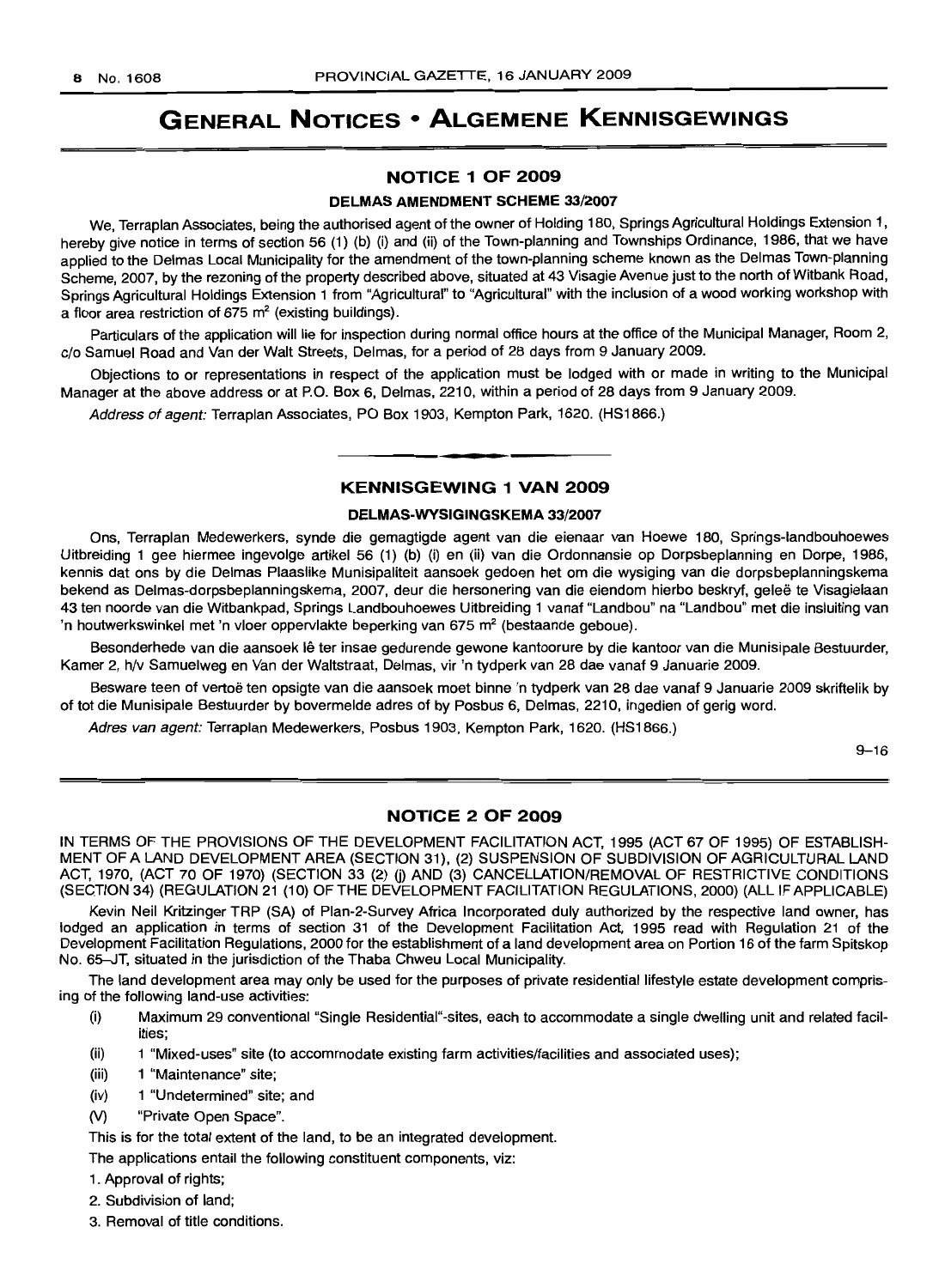The relevant plans, documents and information are available for inspection at Simunye Corner Building, corner De Waal and Anderson Streets, Nelspruit, Mpumalanga for a period of 21 days from 9 January 2009.

The application will be considered at a tribunal hearing to be held at the Thaba Chweu Municipality, Lydenburg on 17 February 2009 at 09:00 and the pre-hearing conference to be held at Building 8, Second Floor, Riverside Government Complex, Nelspruit on 3 February 2009 at 09:00.

Any person having an interest in the application should please note that:

1. You must, within 21 days from the date of this notice, provide the designated officer with written representation in support of the application, or any other written representations you wish to make not amounting to an objection, in which case you are not required to attend the tribunal hearing; or

2. If your comments constitute an objection to any aspect of the land development application, you or your representative must appear in person before the tribunal on the date mentioned above, or any other date of which you may be given notice. In terms of section 21 (24) every person who intends appearing at the tribunal hearing must attend the pre-hearing conference (to be held on 3 February 2009) either personally or through his/her duly authorized representative.

Any written objection or representations must state the name and address of the person or body making the objection or representation, the interest that such person or body has in the matter and the reasons for the objection or representation and must be delivered to the designated officer at his or her address set out below within the said period of 21 days.

Should you have any queries, please contact the designated officer or registrar at the following address and/or contact numbers:

Contact person: Mr MD Taljaard, Mpumalanga Development Tribunal.

Business Address: Private Bag X11219, Nelspruit, 1200, Simunye Corner Building, corner of De Waal and Anderson Streets, Nelspruit, 1200.

Business Number: (013) 756-9016.

Business Fax: (013) 756-9023.

# **NOTICE 2 OF 2009**

**• I**

SATISO SANGA 2009

NGEKULANDZELA IMIBANDZELA YEMTSETFO WEKUHLELENJISWA KWENTFUTFUKO, 1995 (UMTSETFO 67 WANGA-1995) WEKUMISWA KWENDZAWO YEKUTFUTFUKISWA KWEMHLABA (SIGABA 31) (2) KUHLEHLISWA KWESIGABA SEMTSETFO WEMHLABA WETEKULlMA, 1970 (UMTSETFO 70 WANGA-1970) (SIGABA 33 (2) (j) NA (3) KWESULA/KUKHISHWA KWETIMO LETINCABELAKO (SIGABA 34) (UMTSETFOSIMISO 21 (10) WEMITSETFOTIMISO YEKUHLELENJISWA KWENTFUTFUKO (KONKHE UMA KUFANELE)

Kevin Neil Kritzinger TRP (SA) we-Plan-2-Survey Africa Incorporated logunyatwe ngalokufanele ngumniyo wemhlaba, ufake sicelo ngekulandzela Sigaba 31 seMtsetfo wekuHlelenjiswa kweNtfutfuko, 1995 lofundvwa neMtsetfosimiso 21 weMitsetfotimiso yekuHlelenjiswa kweNtfutfuko, 2000 yekumiswa kwendzawo yekutfutfukiswa kwemhlaba ku-Portion 16 welipulazi i-Spitskop No. 65-JT, lelisendzaweni lelawulwa yi-Thaba Chweu Local Municipality.

Lendzawo yekutfutfukiswa kwemhlaba itawusetjentiselwa kuphela ngetinhloso tentfutfuko yendzawo yekuhlala yangasense lefaka lemisebenti yekusetjentiswa kwemhlaba lelandzelako:

(I) Emasayidi "Etindzawo Tekuhlala Tinye" letetayelekile letingu-29 setiphelele, linye lelitawufaka indzawo yekuhlala yinye kanye netinsitancanti letihlobene;

(II) Lisayidi "Lekusetjentiswa lokucubene" linye (Ielitawufaka imtsebenti/tinsitancanti tasepulazini letikhona kanye nekusetjentiswa lokuhlobene);

(iii) Lisayidi "Lekulungisa" linye;

(iv) Lisayidi "Lelingakancunywa" Iinye; kanye

(v) "Nendzawo Levulekile Yangasense".

Loku kwebukhulu lobuphelele bemhlaba, lotawuba yintfutfuko lehlanganisiwe.

Leticelo tifaka letincenye tetinhlanganisela letilandzelako, kufaka ekhatsi:

1. Kuvunywa kwemalungelo;

2. Sigaba semhlaba;

3. Kukhishwa kwetimo tematayitela.

Imiculu kanye nemniningwane wemapulani iyatfolakala kutewuhlolwa e-Simunye Corner Building, corner De Waal and Anderson Street, Nelspruit, Mpumalanga sikhatsi semalanga langu-21 kusukela ngamhlaka 9 Bhimbidwane 2009.

Sicelo sitawubukisiswa Ekulalelweni Kwelibandla (ku-Tribunal Hearing) lokutawubanjwa e-Thaba Chweu Municipality, Lydenburg ngamhlaka 17 Febhuwari 2009 nga 09:00 kanye nenkomfa yekulalelwa kwesive yangaphambilini letawubanjwa ku-Building 8, Second Floor, Riverside Government Complex, Nelspruit ngamhlaka 3 Febhuwari 2009 nga 09:00.

Nobe ngumuphi umuntfu lonenshisakalo kulesicelo kumele akhumbule kwekutsi:

1. Kumele ngekhatsi kwemalanga langu-21 kusukela ngelusuku Iwalesatiso, unikete siphatsimandla setfulo lesibhaliwe kwesekela lesicelo, nabe lesinye setfulo lofisa kusebenta lesingahlangani nekuphikisa, kantsi uma kunjalo angeke udzingakale kwekutsi umhambele kulalelwa kwesive, nobe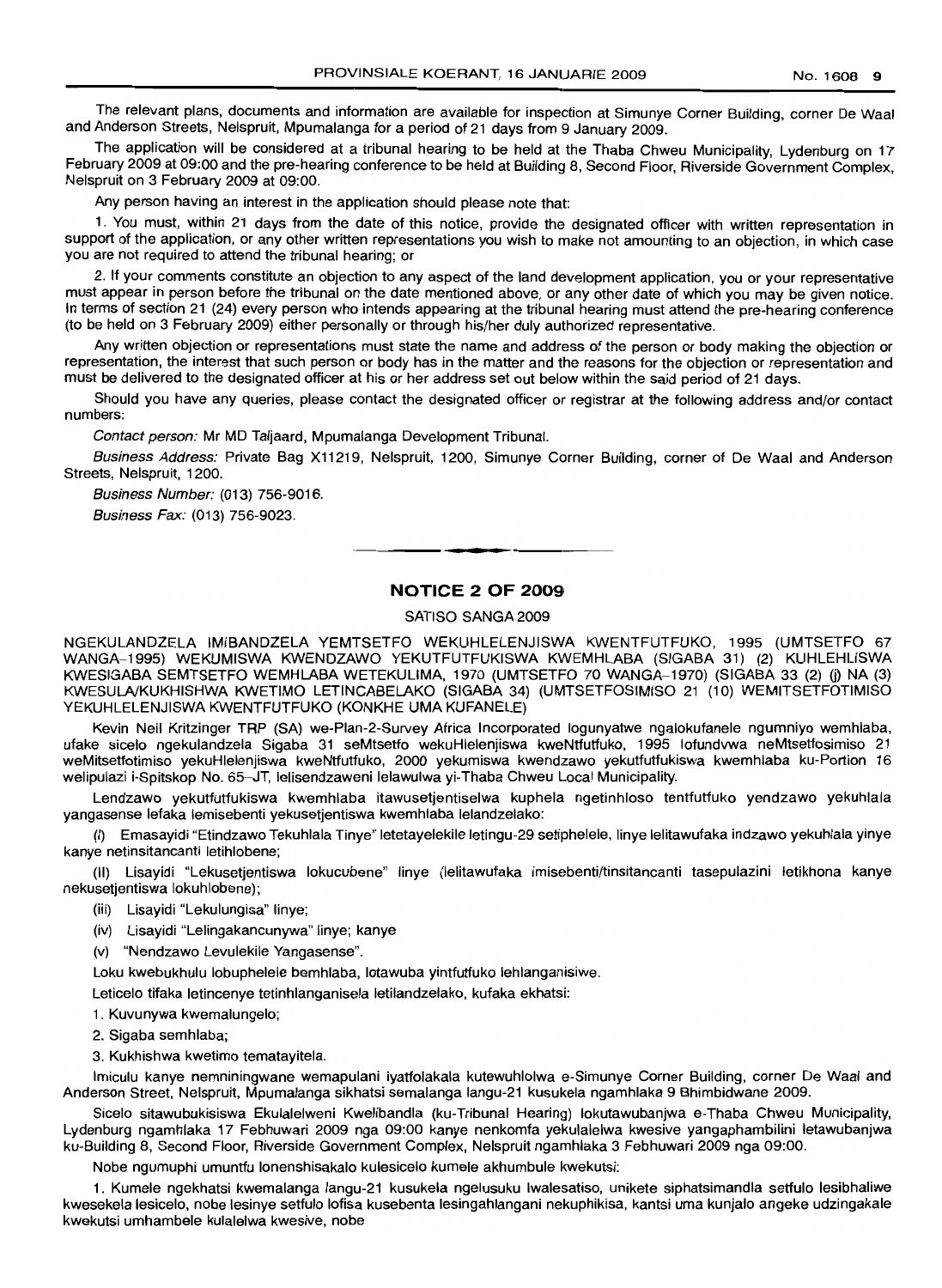2. Uma ngabe imibono yakho ingahambisani nanobe nguliphi luhlangotsi Iwesicelo sekutfutfukiswa kwemhlaba, wena nobe ummeli wakho kuvele nivele ngekwenu ngaphambi kwelibandla ngelusuku lolushiwo ngetulu, nobe kunobe nguluphi lusuku lotawuniketwa satiso ngalo. Ngekuya ngeSigaba 21 (24) wonkhe umuntfu lohlose kuvela ekuvela ekulaleleni kwelibandla kumele kwekucala ahambele inkomfa yangaphambi kwekulalelwa (Ietawubanjwa ngamhlaka 03 Febhuwari 2009) ngekwakhe nobe ngesitfunywa lesigunyatwe ngalokufanele.

Nobe ngukuphi kuphikisa lokubhaliwe nobe tetfulo kumele tisho ligama kanye nelikheli lemuntfu nobe umtimba lophikisako nobe lowenta setfulo, inshisakalo lomuntfu nobe umtimba lanayo kulendzaba kantsi tizatfu tekuphikisa nobe tesetfulo kumele timikiswe kusiphatsimandla nobe ekhelini lakhe lelibekwe ngaphasi ngekhatsi kwesikhatsi semalanga langu-21.

Uma ungaba nemibuto, uyacelwa kwekutsi utsintse siphatsimandla nobe irejistra kulelikheli lelilandzelako futsi/nobe kuletinombolo tekutsintsana:

Umuntfu lotsintfwako: Mnu MD Taljaard, Mpumalanga Development Tribunal.

Likheli Lebhizinisi: Private Bag X11219, Nelspruit, 1200; Simunye Corner Building, corner of De Waal and Anderson Streets, Nelspruit, 1200.

Inonbolo Yebhizinisi: (013) 756-9016.

Ifeksi Yebhizinisi: (013) 756-9023.

Makhalekhikhini: 083 445 2420.

I-email: mdtaljaard@nel.mpu.gov.za

Umfakisicelo: Plan-2-Survey Africa Incorporated, PO Box 3203, Nelspruit, 1200, Lucingo: (013) 741-1060, Lucingo Iwefeksi: (013) 741-3752, i-email: plan2survey@telkomsa.net. Ref: k2116 advertisement newspaper/dec'08.

9-16

#### **NOTICE 3 OF 2009**

SCHEDULE 8

[Regulation 11 (2)]

NOTICE OF APPLICATION FOR AMENDMENT OF TOWN-PLANNING SCHEME IN TERMS OF SECTION 56 (1) (b) (i) OF THE TOWN-PLANNING AND TOWNSHIPS ORDINANCE, 1986 (ORDINANCE 15 OF 1986)

### **AMENDMENT SCHEME** 331

I, Johannes Jacobus Meiring, being the authorized agent of the owner of Portion 2 of Erf 263, Township of Middelburg, hereby give notice in terms of section 56 (1) (b) (i) of the Town-planning and Townships Ordinance, that I have applied to the Steve Tshwete Local Municipality for the amendment of the town-planning scheme known as Steve Tshwete Town-planning Scheme, 2004, by the rezoning of the property described above, situated on Joubert Street "Residential 1" to "Business 4".

Particulars of the application will lie for inspection during normal office hours at the office of the Town Secretary, Room C314, Municipal Building, Middelburg, for a period of 28 days from 16 January 2009.

Objections to or representations in respect of the application must be lodged with or made in writing to the Secretary at the above address or at P O Box 14, Middelburg, 1050, within a period of 28 days from 16 January 2009.

Address of agent: Johan Meiring, Professional Land Surveyor, P O Box 442, Middelburg, 1050.

# **KENNISGEWING 3 VAN 2009**

**.-**

BYLAE 8

[Regulasie 11 (2)]

KENNISGEWING VAN AANSOEK OM WYSIGING VAN DORPSBEPLANNINGSKEMA INGEVOLGE ARTIKEL 56 (1) (b) (i) VAN DIE ORDONNANSIE OP DORPSBEPLANNING EN DORPE, 1986 (ORDONNANSIE 15 VAN 1986)

#### **WYSIGINGSKEMA** 331

Ek, Johannes Jacobus Meiring, synde die gemagtigde agent van die eienaar van Gedeelte 2 van Erf 263, Middelburg Dorp, gee hiermee ingevolge artikel 56 (1) (b) (i) van die Ordonnansie op Dorpsbeplanning en Dorpe, kennis dat ek by die Steve Tshwete Plaaslike Munisipaliteit aansoek gedoen het om die wysiging van die dorpsbeplanningskema bekend as Steve Tshwete-dorpsbeplanningskema, 2004, deur die hersonering van die eiendom hierbo beskryf, gelee te Joubertstraat van "Residensieel 1" na "Besigheid 4".

Besonderhede van die aansoek lê ter insae gedurende gewone kantoorure by die kantoor van die Stadsekretaris, Kamer C314, Munisipale Gebou, Middelburg, vir 'n tydperk van 28 dae vanaf 16 Januarie 2009.

Besware of vertoë ten opsigte van die aansoek moet binne 'n tydperk van 28 dae vanaf 16 Januarie 2009 skriftelik by of tot die Sekretaris by bovermelde adres of by Posbus 14, Middelburg, 1050, ingedien of gerig word.

Adres van agent: Johan Meiring, Professionele Landmeter, Posbus 442, Middelburg, 1050.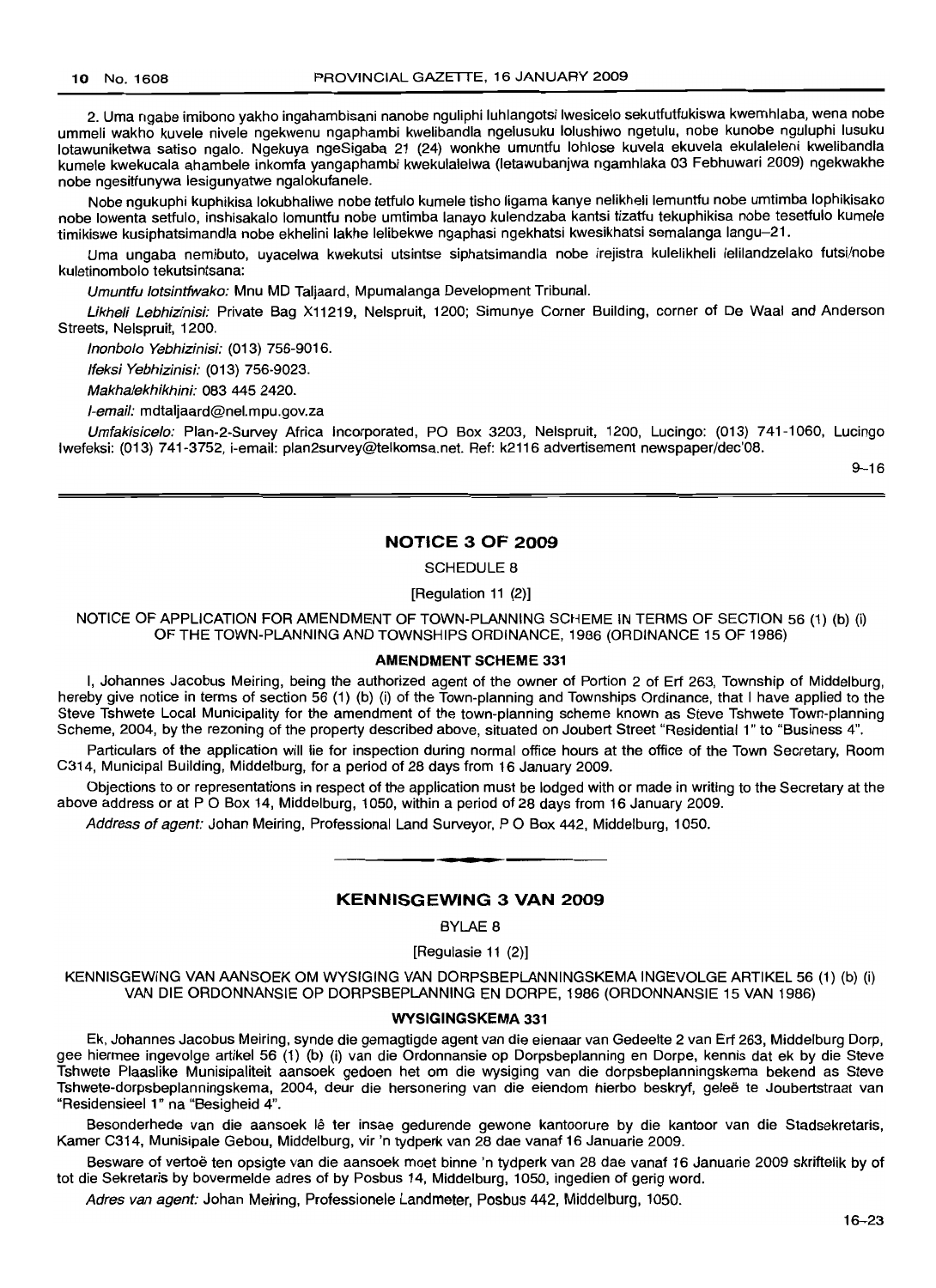# **NOTICE 4 OF 2009**

# **KOMATIPOORT AMENDMENT SCHEME 111**

NOTICE OF APPLICATION FOR THE AMENDMENT OF THE TOWN-PLANNING SCHEME IN TERMS OF SECTION 56 (1) (b) (i) OF THE TOWN-PLANNING AND TOWNSHIPS ORDINANCE, 1986 (ORDINANCE 15 OF 1986)

We, Nuplan Development Planners, being the authorised agent of the new intended owner of Erven 426 to 430, Komatipoort Extension 1, hereby gives notice in terms of section 56 (1) (b) (i) of the Town-planning and Townships Ordinance, 1986 (Ordinance 15 of 1986), that we have applied to the Nkomazi Local Municipality for the amendment of the town-planning scheme known as the Komatipoort Town-planning Scheme, 1992, by the rezoning of the property described above, situated on the corner of Wildebees Way and Bok Street, from "Residential 1" to "Residential 3" with a specified FAR.

Particulars of the application will lie for inspection during normal office hours at the office of the Acting Head of the Department. Nkomazi Municipal Works, situated alongside Opdraend Street, Malelane, for a period of 28 days from 16 January 2009.

Objections to, or representations in respect of the application must be lodged with or made in writing to the Acting Head of the Department at the above address or at Nkomazi Local Municipality, Private Bag X101, Malelane, 1320, within a period of 28 days from 16 January 2009 (no later than 13 February 2009).

Address of agent: Nuplan Development Planners, PO Box 2555, Nelspruit, 1200, Tel: (013) 752-3422. Fax: (013) 752-5795. E-mail: nuplan@mweb.co.za Ref: BLAN-WS-007.

# **• KENNISGEWING 4 VAN 2009**

# **KOMATIPOORT-WYSIGINGSKEMA 111**

KENNISGEWING VAN AANSOEK OM WYSIGING VAN DORPSBEPLANNINGSKEMA INGEVOLGE ARTIKEL 56 (1) (b) (i) VAN DIE ORDONNANSIE OP DORPSBEPLANNING EN DORPE, 1986 (ORDONNANSIE 15 VAN 1986)

Ons, Nuplan Development Planners, synde die gemagtigde agent van die voornemende eienaar van Erwe 426 tot 430, Komatipoort Uitbreiding 1, gee hiermee ingevolge artikel 56 (1) (b) (i) van die Ordonnansie op Dorpsbeplanning en Dorpe, 1986 (Ordonnansie 15 van 1986), kennis dat ons by die Nkomazi Plaaslike Munisipaliteit aansoek gedoen het om die wysiging van die dorpsbeplanningskema, bekend as Komatipoort-dorpsbeplanningskema, 1992, deur die hersonering van die eiendomme hierbo beskryf, geleë op die hoek van Wildebeesweg en Bokstraat, vanaf "Residensieel 1" na "Residensieel 3" met 'n gespesifiseerde VRV.

Besonderhede van bogenoemde aansoek lê ter insae gedurende gewone kantoorure by die kantoor van die Waarnemende Hoof van die Departement, Nkomazi Munisipale Werke, geleë langs Opdraendstraat, Malelane, vir 'n tydperk van 28 dae vanaf 16 Januarie 2009.

Besware teen of vertoe ten opsigte van die aansoek moet binne 'n tyoperk van 28 dae vanaf 16 Januarie 2009 (nie later as 13 Februarie 2009), skriftelik by of tot die Munisipale Bestuurder by bovermelde adres of Nkomazi Plaaslike Munisipaliteit, Privaatsak X101, Malelane, 1320, ingedien of gerig word.

Adres van agent: Nuplan Development Planners, Posbus 2555, Nelspruit, 1200. Tel: (013) 752-3422. Faks: (013) 752-5795. E-mail: nuplan@mweb.co.za Verw: BLAN-WS-007.

16-23

# **NOTICE 5 OF 2009**

# APPLICATION FOR TOWNSHIP ESTABLISHMENT

NOTICE OF APPLICATION FOR THE ESTABLISHMENT OF A TOWNSHIP IN TERMS OF CHAPTER IV, SECTION 96 OF THE TOWN-PLANNING AND TOWNSHIPS ORDINANCE, 1986 (ORDINANCE 15 OF 1986)

We, Nuplan Development Planners, being the authorised agent of the registered owner of the properties mentioned hereunder, hereby gives notice in terms of section 96 of the Town-planning and Townships Ordinance, 1986 (Ordinance 15 of 1986), that we have applied to the Mbombela Local Municipality for the establishment of the township Nelspruit Extension 59, situated on Portion 39 and Portion 85 (portion of Portion 38) of the farm Nelspruit 312-JT, as set out in the Annexure hereto.

Particulars of this application will lie for inspection during normal office hours at the office of the Municipal Manager, Mbombela Local Municipality, Department of Urban and Rural Management, Room 205, Second Floor, Civic Centre, Nel Street, Nelspruit, 1200, for a period of 28 days from 16 January 2009.

Objections to or representations in respect of the application must be lodged with or made in writing and in duplicate to the above-mentioned address or to the Municipal Manager at PO Box 45, Nelspruit, 1200, within a period of 28 days from 16 January 2009 (no later than 13 February 2009).

It must be noted that the approval of the application for township establishment may imply the amendment of the Mbombela Spatial Development Framework, 2006/2007, to provide for the proposed township, also retaining the designation for "Tourism and Accommodation".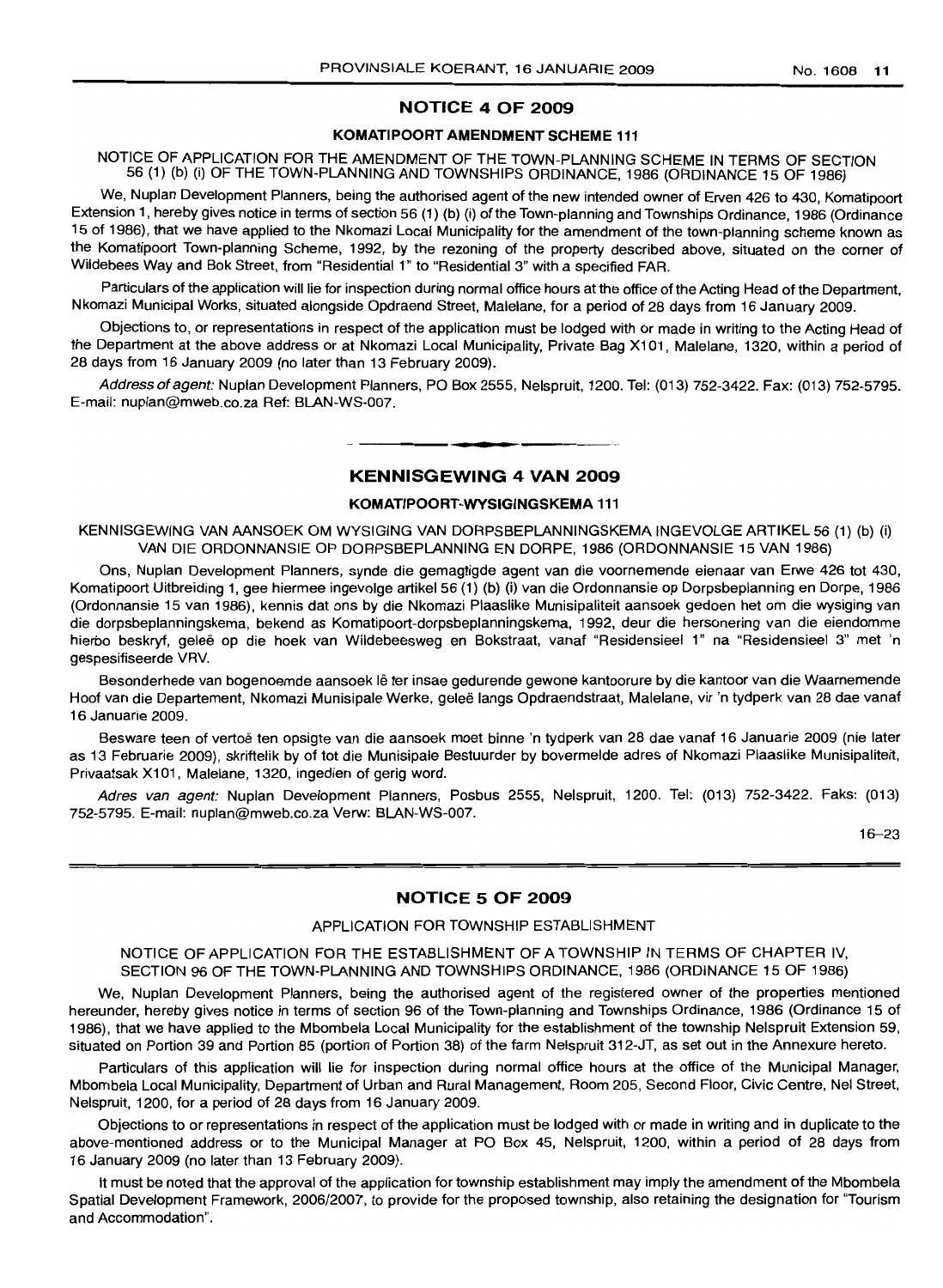#### **ANNEXURE**

#### Name of township: **Nelspruit Extension** 59.

Total number of erven: 2.

Land use and number of erven: "Special" for purposes of, inter alia, a show society, exhibition purposes, community purposes, recreation and entertainment, tourism and accommodation uses, and related and subservient uses: 2.

Property description: Portion 39 and Portion 85 (portion of Portion 38) of the farm Nelspruit 312-JT.

Locality of proposed township: The proposed township is situated in Nelspruit, west adjoining the R40, known as the Nelspruit Show Grounds.

Name of applicant: The Trustees of the Lowveld Show Society.

Address of agent: Nuplan Development Planners, P.O. Box 2555, Nelspruit, 1200. Tel: (013) 752-3422. Fax: (013) 752-5795. Reference No. LTG-DS-001. E-mail: nuplan@mweb.co.za

**- KENNISGEWING <sup>5</sup> VAN <sup>2009</sup>**

AANSOEK OM DORPSTIGTING

KENNISGEWING VAN AANSOEK OM DORPSTIGTING INGEVOLGE HOOFSTUK IV, ARTIKEL 96 VAN DIE ORDONNANSIE OP DORPSBEPLANNING EN DORPE, 1986 (ORDONNANSIE 15 VAN 1986)

Ons, Nuplan Development Planners, synde die gemagtigde agent van die geregistreerde eienaar van die eiendomme hieronder vermeld, gee hiermee ingevolge artikel 96 van die Ordonnansie op Dorpsbeplanning en Dorpe, 1986 (Ordonnansie 15 van 1986), kennis dat ons by die Mbombela Plaaslike Munisipaliteit aansoek gedoen het om die dorp Nelspruit Uitbreiding 59 te stig, gelee op Gedee/te 39 van Gedeelte 85 (gedeelte van Gedeelte 38) van die plaas Nelspruit 312-JT, soos vermeld in die Bylae hiertoe.

Besonderhede van bogenoemde aansoek lê ter insae gedurende gewone kantoorure by die Munisipale Bestuurder, Mbombela Plaaslike Munisipaliteit, Departement Stedelike en Landelike Bestuur, Kamer 205, Tweede Vloer, Burgersentrum, Nelstraat, Nelspruit, vir 'n tydperk van 28 dae vanaf 16 Januarie 2009.

Besware teen of vertoe ten opsigte van die aansoek moet binne 'n tydperk van 28 dae vanaf 16 Januarie 2009 (nie later as 13 Februarie 2009), skriftelik en in tweevoud by bovermelde adres of by die Munisipale Bestuurder, Posbus 45, Nelspruit, 1200, ingedien of gerig word.

Kennis moet geneem word dat die goedkeuring van die aansoek om dorpstigting mag impliseer dat die Mbombela Ruimtelike Ontwikkelingsraamwerk, 2006/2007, gewysig mag word om vir die voorgestelde dorp voorsiening te maak, met ook die behoud van die bestaande gebruiksbestemming van 'Toerisme en Akkommodasie".

# **BYLAE**

#### Naam van dorp: **Nelspruit Uitbreiding** 59.

Totale aantal erwe: 2.

Grondgebruike en aantal erwe: "Spesiaal" vir doeleindes van onder andere 'n skougenootskap, uitstallingsdoeleindes, gemeenskapsdoeleindes, -ontspanning en vermaak, toerisme en akkommodasie gebruike, en verwante en ondergeskikte gebruike: 2.

Eiendomsbeskrywing: Gedeeltes 39 en Gedeelte 85 (gedeelte van Gedeelte 2) van die plaas Nelspruit 312-JT.

Ligging van voorgestelde dorp: Die voorgestelde dorp is geleë in Nelspruit, wes en aangrensend aan die R40, bekend as die Nelspruit Skougronde.

Naam van applikant: Die Trustees van die Lowveld Show Society.

Adres van agent: Nuplan Ontwikkelingsbeplanners, Posbus 2555, Nelspruit, 1200. Tel: (013) 752-3422. Faks: (013) 752-5795. Verwysingsno.: LTG-DS-001. E-pos: nuplan@mweb.co.za

16-23

#### **NOTICE 6 OF 2009**

# **TUBATSE AMENDMENT SCHEME** 71/2006

We, Terraplan Associates, being the authorised agents of the owner of Erf 157, Burgersfort Extension 5, hereby give notice in terms of section 56 (1) (b) (i) and (ii) of the Town-planning and Townships Ordinance, 1986, that we have applied to the Greater Tubatse Local Municipality for the amendment of the town-planning scheme known as the Tubatse Land Use Management Scheme, 2006, by the rezoning of the property described above, situated at 157 Oorbietjie Street, Burgersfort Extension 5 from "Residential 1" to "Residential 3", as primary land use subject to a density of 100 units per hectare (10 units maximum).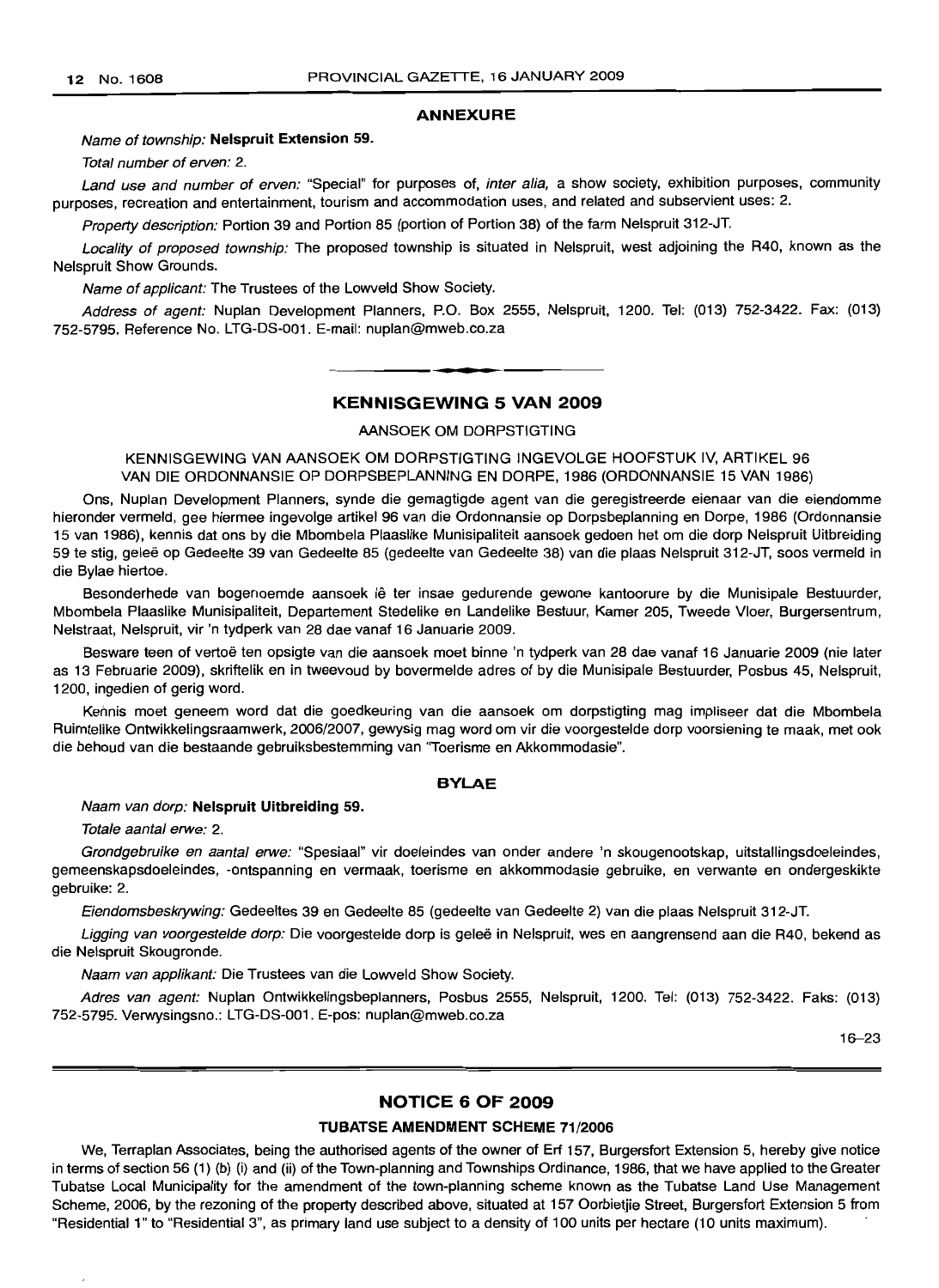Particulars of the application will lie for inspection during normal office hours at the office of the Chief Town Planner, Civic Centre, c/o Kort Street and Sedibeng Street, Burgersfort, 1150, for the period of 28 days from 16-01-2009.

Objections to or representations in respect of the application must be lodged with or made in writing to the Municipal Manager at the above address or at P.O. Box 206, Burgersfort, 1150, within a period of 28 days from 16 January 2009.

Address of agent: Terraplan Associates, PO Box 1903, Kempton Park, 1620. (HS1857.)

# **KENNISGEWING 6 VAN 2009**

**•**

# **TUBATSE-WYSIGINGSKEMA** ')'1/2006

Ons, Terraplan Medewerkers, synde die gemagtigde agente van die eienaar van Erf 157, Burgersfort Uitbreiding 5, gee hiermee ingevolge artikel 56 (1) (b) (i) en (ii) van die Ordonnansie op Dorpsbeplanning en Dorpe, 1986, kennis dat ons by die Groter Tubatse Plaaslike Munisipaliteit aansoek gedoen het om die wysiging van die dorpsbeplanningskema bekend as Tubatse Grondgebruik Bestuurskema, 2006, deur die hersonering van die eiendom hierbo beskryf, gelee te Oorbietjiestraat 157, Burgersfort Uitbreiding 5 vanaf "Residensieel 1" na "Residensieel 3", as primêre grondgebruik, onderworpe aan 'n digtheid van 100 eenhede per hektaar (10 eenhede maksimum).

Besonderhede van die aansoek lê ter insae gedurende gewone kantoorure by die kantoor van die Munisipale Bestuurder, hoek van Kort- en Sedibengstraat, Burgersfort, 1150, vir 'n tydperk van 28 dae vanaf 16 Januarie 2009.

Besware teen of vertoë ten opsigte van die aansoek moet binne 'n tydperk van 28 dae vanaf 16 Januarie 2009 skriftelik by of tot die Munisipale Bestuurder by bovermelde adres of by Posbus 206, Burgersfort, 1150, ingedien of gerig word.

Adres van agent: Terraplan Medewerkers, Posbus 1903, Kempton Park, 1620. (HS1857.)

16-23

# **NOTICE 7 OF 200H**

# **LYDENBURG AMENDMENT SCHEME** 252/95

We, Terraplan Associates, being the authorised agents of the owners of Erven 3035 and 3036, Mashishing Extension 6, hereby give notice in terms of section 28, read with section 56 (1) (b) (i) & (ii) of the Town-planning and Townships Ordinance, 1986, that we have applied to the Thaba Chweu Municipality, Lydenburg Administrative Unit for the amendment of the town-planning scheme known as Lydenburg Town-planning Scheme, 1995, by the rezoning of the properties described above, situated respectively at the corner of Freedom Street and Gwala Street (Erf 3035), Freedom Street and Chris Hani Street (Erf 3036), Mashishing Extension 6 from "Residential 1" and "Public Roads" (Erf 3035) and "Business" to "Residential 1",  $"R$ esidential 2", "Business 2" and "Public Roads" (Erf 3035) and "Business 2" (Erf 3036).

Particulars of the application will lie for inspection during normal office hours at the office of the Municipal Manager. Thaba Chweu Municipality, Lydenburg Administrative Unit, Sentraal Street, Lydenburg for the period of 28 days from 16/01/2009.

Objections to or representations in respect of the application must be lodged with or made in writing to the Municipal Manager at the above address or at PO Box 61, Lydenburg, 1120, within a period of 28 days from 16/01/2009.

Address of agent: (HS1912) Terraplan Associates, PO Box 1903, Kempton Park, 1520.

# **KENNISGEWING 7 VAN 2009**

**• •**

# **LYDENBURG-WYSIGINGSKEMA** 252/95

Ons, Terraplan Medewerkers, synde die gemagtigde agente van die eienaars van Erwe 3035 en 3036, Mashishing Uitbreiding 6, gee hiermee ingevolge artikel 28, saamgelees met artikel 56 (1) (b) (i) & (ii) van die Ordonnansie op Dorpsbeplanning en Dorpe, 1986, kennis dat ons by die Thaba Chweu Munisipaliteit, Lydenburg Administratiewe Eenheid aansoek gedoen het om die wysiging van die dorpsbeplanningskema bekend as Lydenburg-dorpsbeplanningskema, 1995, deur die hersonering van die eiendomme onderskeidelik geleë op die hoek van Freedomstraat en Gwalastraat (Erf 3035), Freedomstraat en Chris Hanistraat (Erf 3036), Mashishing Uitbreiding 6 vanaf "Residensieel 1" en "Openbare Paaie" (Erf 3035) en "Besigheid" na "Residensieel1 ", "Residensieel 2", "Besigheid 2" en "Openbare Paaie" (Erf 3035) en "Besigheid 2" (Erf 3036).

Besonderhede van die aansoek lê ter insae gedurende gewone kantoorure by die kantoor van die Munisipale Bestuurder, Thaba Cheu Munisipaliteit, Lydenburg Administratiewe Eenheid, Sentraalstraat, Lydenburg, vir 'n tydperk van 28 dae vanaf 16/01/2009.

Besware teen of vertoë ten opsigte van die aansoek moet binne 'n tydperk van 28 dae vanaf 16/01/2009 skriftelik by of tot die Munisipale Bestuurder by bovermelde adres of by Posbus 61, Lydenburg, 1120, ingedien of gerig word.

Adres van agent: (HS1912) Terraplan Medewerkers, Posbus 1903, Kempton Park, 1620.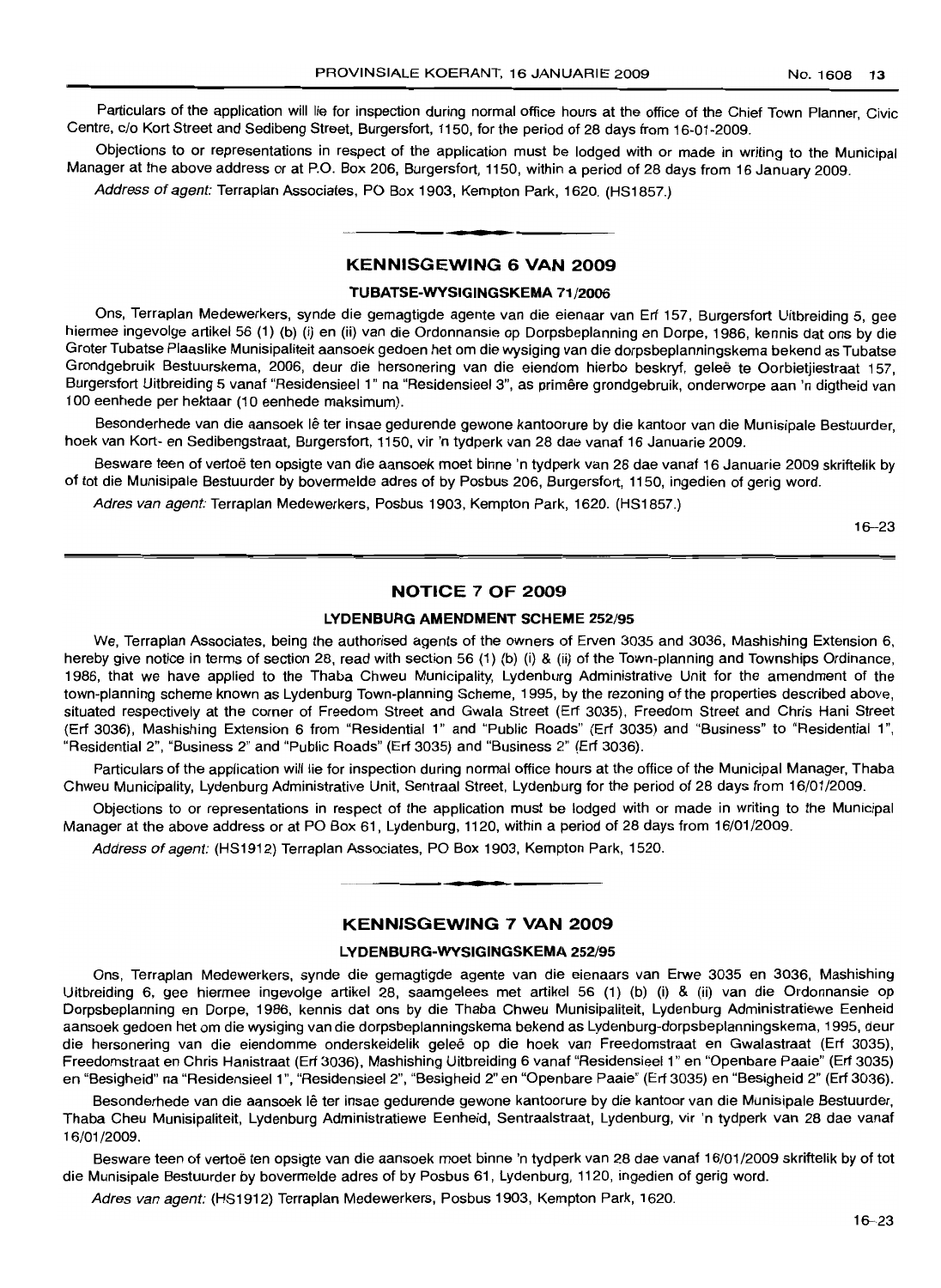# **NOTICE 8 OF 2009**

NOTICE OF THE APPLICATION FOR THE AMENDMENT OF A TOWN-PLANNING SCHEME IN TERMS OF SECTION 56 (1) (b) (i) OF THE TOWN-PLANNING AND TOWNSHIPS ORDINANCE, 1986 (ORDINANCE 15 OF 1986) AND THE APPLICATION FOR PARK CLOSURE IN TERMS OF SECTION 67 OF THE LOCAL GOVERNMENT ORDINANCE, 1939 (ORDINANCE 17 OF 1939) FOR PARK CLOSURE

We Mahlori Development Consultants, being the authorized agent of the owners of the properties mentioned hereunder, hereby give notice in terms of section 56 (1) (b) (i) of the Town-planning and Townships Ordinance, 1986 (Ordinance 15 of 1986) that applications have been submitted to the Umjindi Municipality for the amendment of the town-planning scheme known as Umjindi Town-planning Scheme (2002), by the rezoning of the undermentioned properties and park closure with regard to Erf 406, Emjindini Township, situated in Shongwe Street, Phumula/Long Homes in terms of section 67 of the Local Government Ordinance, 1939 (Ordinance 17 of 1939) for the purpose of amending the Umjindi Town-planning Scheme (2002) respectively.

# **UMJINDI AMENDMENT SCHEME** 77

Erf 406, Emjindini Township situated in Shongwe Street, from "Public Open Space" to "Business 1" and a portion of Erf 178, Emjindini Township, situated in Shongwe Street, Phumula/Long Homes from "Municipal" to "Business 1".

Particulars of these applications will lie for inspection during normal office hours at the Office of the Municipal Manager, Umjindi Municipality, General Street, Barberton, 1300, for a period of 28 days from 16 January 2009.

Objections to or representation in respect of the application must be lodged with or made in writing to the Municipal Manager at above mentioned address or at P.O. Box 33, Barberton, 1330, within a period of 28 days from 16 January 2009.

Address of agent: P.O. Box 1321, Nelspruit, 1200. 083 425 5603.

# **NOTICE 8 OF 2009**

**•**

SATISO SEKUHLELISWA KWEMTSETFO WEMJINDI WEKUHLELA L1DOLOBHA NGEKWEMTSEFTO SISEKELO LONGU SECTION 56 (1) (b) (i) OF THE TOWN-PLANNING AND TOWNSHIP ORDINANCE, 1986 (ORDINANCE 15 OF 1986) NE SICELO SEKUVALWA KWENDZAWO YEKUDLALELA NGE KWEMTSETFO SISEKELO LONGU SECTION 67 OF THE LOCAL GOVERNMENT ORDINANCE, 1939 (ORDINANCE 17 OF 1939) WEKUVALWA KWETINDZAWO TEKUDLALELA

Tsine Mahlori Development Consultants, lesiniketwe Iigunya ngumniy walendzawo lengentasi, satisa sive ngekwemtsefto sisekeio longu section 56 (1) (b) (i) of the Town-planning and Township Ordinance, 1986 (Ordinance 15 of 1986) kwekutsi sifake sicelo mayelana nekulungisa umtsetfo wamasipala wekuhlela lidolobha, siphindze satitise sive mayela nesicelo lesisifake kumasipala mayelana nekuvalwa kwendzawo yekudlalela lengu standi namba 406 leftolakala amalong homes ngekwemtsefto sisekelo longu section 67 of the Local Government Ordinance, 1939 (Ordinance 17 of 1939) kuze sikhone kulingisa umtsefto wamasipala wekuhlela lidolobha.

# **UMJINDI AMENDMENT SCHEME** 77

Lendzawo lengustandi namba 406 Emjindini Elokishini leftolakala ku Shongwe Street, emalong homes ilungiswa ngekwemtsefto kwekutsi ingasabi yindzawo yekudlalela kodvwa ibe yindzawo yebhizinisi futsi nencenye yendzawo lengustandi namba 178 Emjindini elokishini leftolakala ku Shongwe Street, emalong homes kwekutsi Ingasabi yindzawo yamasipala ngokwemtsefto kodvwa ibe yindzawo yebhizinisi.

Mininingwane macondzana na/eticelo ietifakiwe inftolakala emahhovisini amasipala weMjindi loftolakala kuGeneral street edolobheni, kusekela tingu 16 Bhimbidvwane emnyakeni wa 209, kute kube ngemalanga langemashumi Imabili nesiphohlongo ngesikhatsi semsebenti.

Lofuna kuphikisana nobe lofuna kuletsa tiphakamiso macondzana naleticelo, akakwente ngekubhalela umphatsi dolobha wamasipala weMjindi ku P.O. Box 33, Barberton, 1300 kungakapheli malanga langemashumi lamabili nesiphohlongo kusekela mhlatingu 16 Bhimbidvwane emnyakeni wa 2009.

Emakheli ebafaki ticelo afsi: P.O. Box 1321, Nelspruit, 1200. 083 425 5603.

16-23

# **NOTICE 9 OF 2009**

# NOTICE OF APPLICATION FOR TOWNSHIP ESTABLISHMENT

Notice of application for the establishment of a township in terms of Chapter III, Section 96 of the Town-planning and Townships Ordinance, 1986 (Ordinance 15 of 1986).

We, Woza Nawe Development Planners, on behalf of the registered owner of the properties mentioned hereunder, hereby give notice in terms of section 69 (6) (a) of the Town-planning and Townships Ordinance, 1986 (Ordinance 15 of 1986), that we have applied to the Umjindi Municipality for the establishment of the Township Barberton Extension 13 on the Remainder of Portion 4, Biggar 664-JT and the Remainder of Portion 5, Key 358-JU, as set out in the Annexure.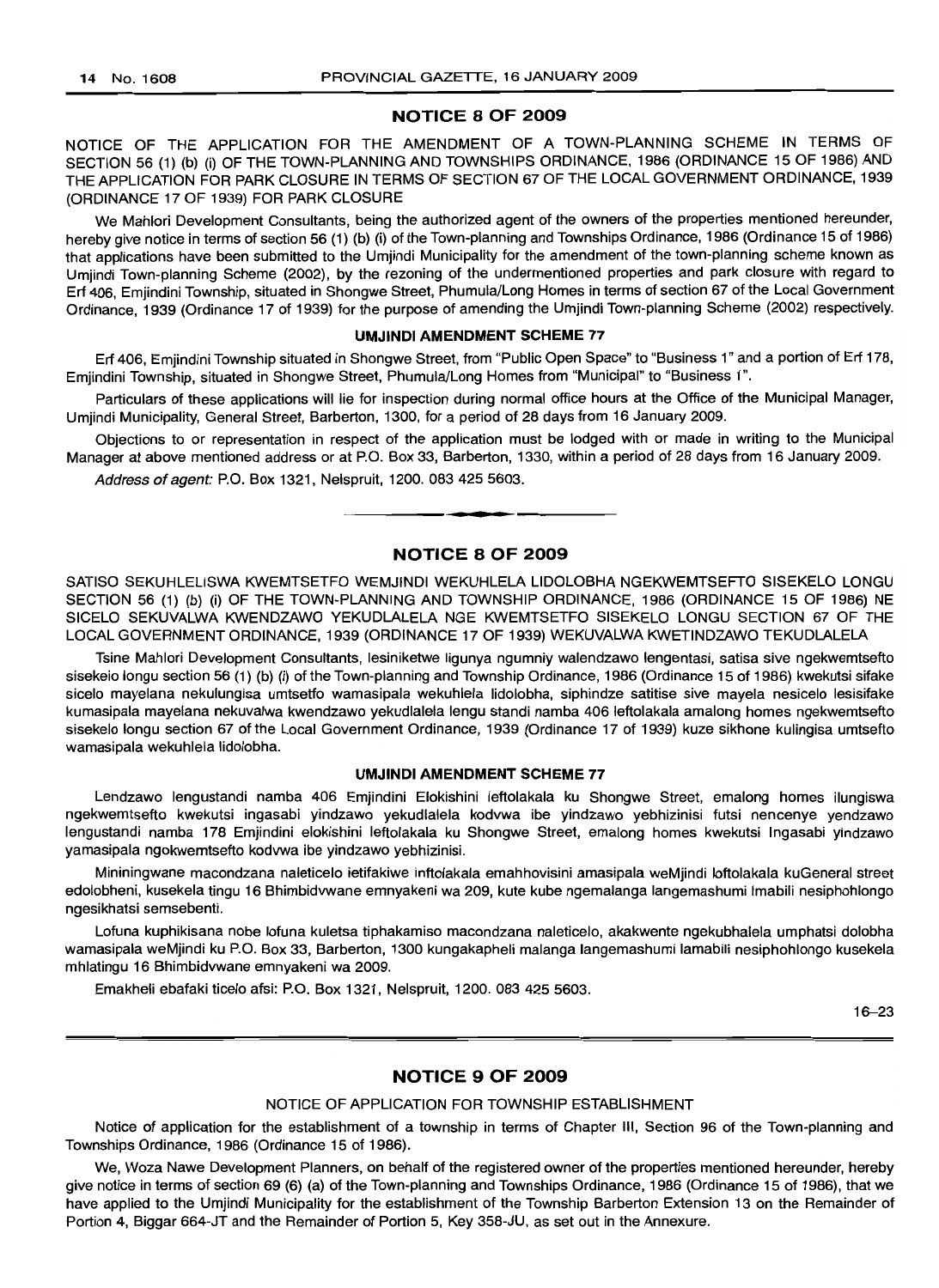Particulars of the application will lie for inspection during normal office hours at the office of the Municipal Manager, Umjindi Municipality, General Street, Barberton, for a period of 28 days from 16 January 2009.

Objections to or representations in respect of the application must be lodged with or made in writing to the Municipal Manager at the above address or at P.O. Box 33, Barberton, 1300, within a period of 28 days from 16 January 2009.

# **ANNEXURE**

Name of town: **Barberton Extension 13.**

Total number of erven: 12.

Land uses:

Residential 2: 2 erven;

Business 1: 4 erven;

Residential 3: 1 erf;

Special: 3 erven;

Private Open Space: 2 erven.

The application property is situated adjacent to the west of the Nelspruit/Barberton Road (Road P10-1), behind and around Jathira filling station, approximately 1 km north-west of Emjindini Extension 11.

Address of agent: Woza Nawe Development Planners, P.O. Box 7635, Nelspruit, 1200. Tel/Fax: (013) 744-0282. E-mail: wozanawe@mweb.co.za **-.**

# **KENNISGEWING 9 VAN 2009**

# KENNISGEWING VAN AANSOEK OM DORPSTIGTING

Kennisgewing van die aansoek om dorpstigting ingevolge Hoofstuk III, artikel 96 van die Dorpstigting en Dorpe Ordonnansie, 1986 (Ordonnansie 15 van 1986).

Ons, Woza Nawe Development Planners, namens die geregistreerde eienaar van die eiendomme hieronder vermeld, gee hiermee ingevolge artikel 69 (6) (a) van die Ordonnansie op Dorpsbeplanning en Dorpe, 1986 (Ordonnansie 15 van 1986), kennis dat ons by die Umjindi Munisipaliteit aansoek gedoen het om die dorpsgebied Barberton Uitbreiding 13 op Resterende Gedeelte 4, Biggar 664-JT en Resterende Gedeelte 5, Key 358-JU te stig, soos vermeld in die Bylae.

Besonderhede van bogenoemde aansoek lê ter insae gedurende gewone kantoorure by die kantoor van die Munisipale Bestuurder, Umjindi Munisipatiteit, Generaalstraat, Barberton, vir 'n tydperk van 28 dae vanaf 16 Januarie 2009.

Besware teen of vertoë ten opsigte van die aansoek moet binne 'n tydperk van 28 dae vanaf 16 Januarie 2009 skriftelik by die Munisipale Bestuurder by bovermelde adres of by Posbus 33, Barberton, 1300, ingedien of gerig word.

# **BVLAE**

Naam van dorp: **Barberton Uitbreiding 13.**

Aantal erwe in dorp: 12.

Grondgebruik:

Residensieel 2: 2 erwe.

Besigheid 1: 4 erwe.

Residensieel 3: 1 erf.

Spesiaal: 3 erwe.

Privaat Oop Ruimte: 2 erwe.

Die aansoekperseel is geleë aangrensend die Nelspruit/IBarbertonpad (P10-1) rondom en ten noorde van Jathira vulstasie. ongeveer 1 km noord-wes van Emjindini Uitbreiding 11.

Adres van applikant: Woza Nawe Development Planners, Posbus 7635, Nelspruit, 1200. Tel/Faks: (013) 744-0282. E-pos: wozanawe@mweb.co.za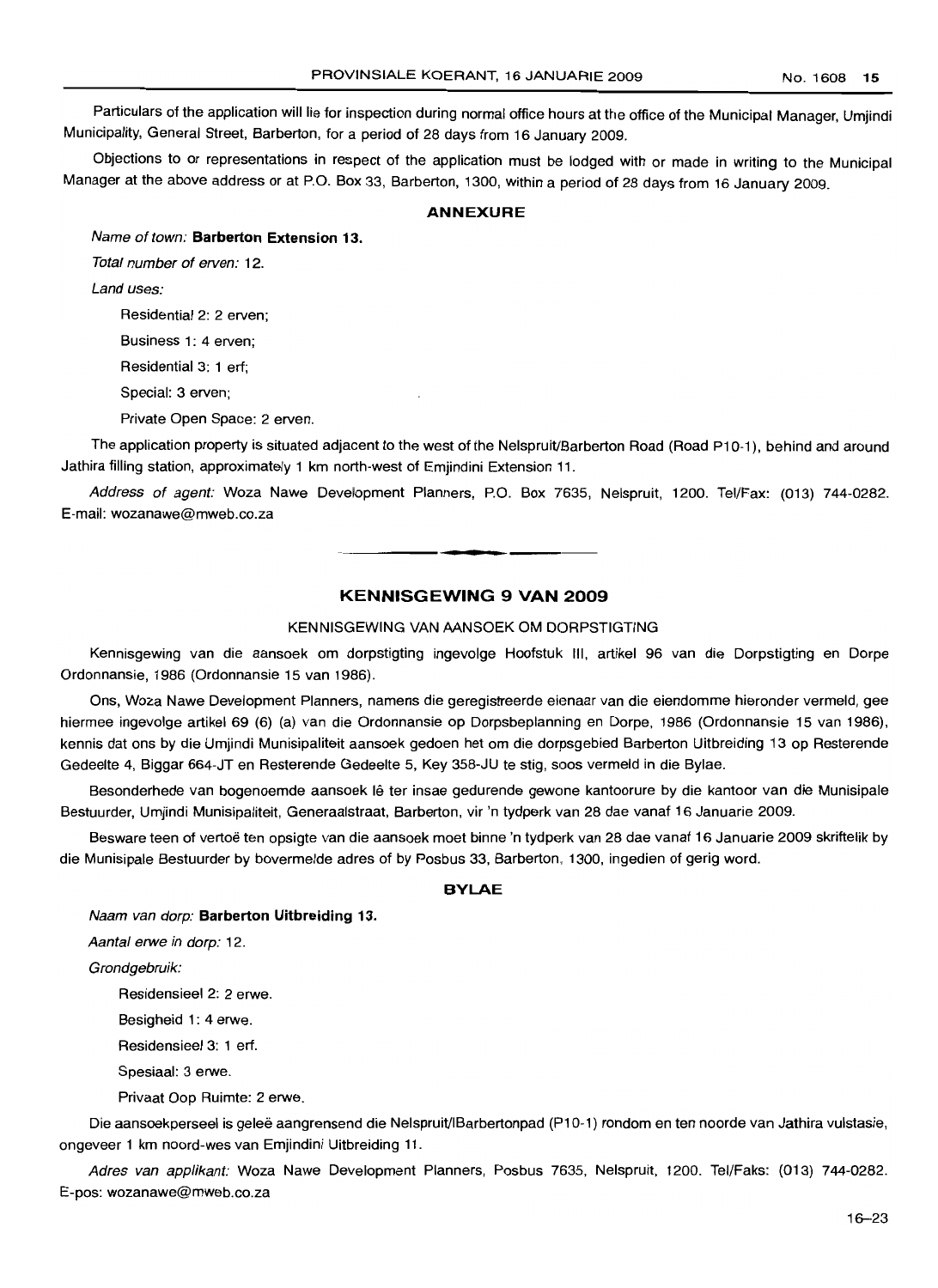# LOCAL AUTHORITY NOTICES PLAASLIKE BESTUURSKENNISGEWINGS

# LOCAL AUTHORITY NOTICE 1

#### NOTICE OF APPLICATION FOR ESTABLISHMENT OF A TOWNSHIP

(LOCAL AUTHORITY NOTICE 175 OF 2009)

#### EMALAHLENI LOCAL MUNICIPALITY

The Emalahleni Local Municipality hereby gives notice in terms of section 108 (1), read with section 107, of the Townplanning and Townships Ordinance, 1986 (Ordinance 15 of 1986), that an application to establish the townships referred to in Annexures A, Band C attached hereto, has been received by it.

Particulars of the application will lie for inspection during normal office hours at the office of the Municipal Manager, President Avenue, Witbank, 1035, for a period of 28 days from 9 January 2009.

Objections to or representations in respect of the application must be lodged with or made in writing and in duplicate to the Municipal Manager, at the above address or at P.O. Box 3, Witbank, 1035, within a period of 28 days from 9 January 2009.

# ANNEXURE A

Name of the township: Empumelelweni Extension 6.

Full name of the applicant: Urban Dynamics (Mpumalanga) Inc.

Number of erven in proposed township:

# EMPUMELELWENI X6

| Residential 1:      | 1527  |
|---------------------|-------|
| Residential 3:      | 8     |
| Community facility: | 5     |
| Business:           | 1     |
| School:             | 1     |
| Public Open Space:  | 51    |
| <b>TOTAL</b>        | 1.594 |

Description of land on which township is to be established: A portion of the Remainder of Portion 134 of the farm Nooitgedacht 300 JS.

Situation of proposed township: The subject site is located north-west of Kwa-Guqa Extension 10 and Kwa-Guqa Extension 11, Emalahleni.

#### ANNEXURE B

Name of the township: Empumelelweni Extension 7.

Full name of the applicant: Urban Dynamics (Mpumalanga) Inc.

Number of erven in proposed township:

### EMPUMELELWENI X7

| Residential 1:      | 953 |
|---------------------|-----|
| Residential 3:      | 2   |
| Community facility: | 2   |
| Business:           | 1   |
| School:             | 2   |
| Municipal:          | 1   |
| Public Open Space   | 37  |
| <b>TOTAL</b>        |     |

Description of land on which township is to be established: A portion of Portion 112 and a portion of the Remainder of Portion 134 of the farm Nooitgedacht 300 JS.

Situation of proposed township: The subject site is located north-west of Kwa-Guqa Extension 10 and Kwa-Guqa Extension 11, Emalahleni.

#### ANNEXURE C

Name of the township: Empumelelweni Extension B. Full name of the applicant: Urban Dynamics (Mpumalanga) Inc. Number of erven in proposed township: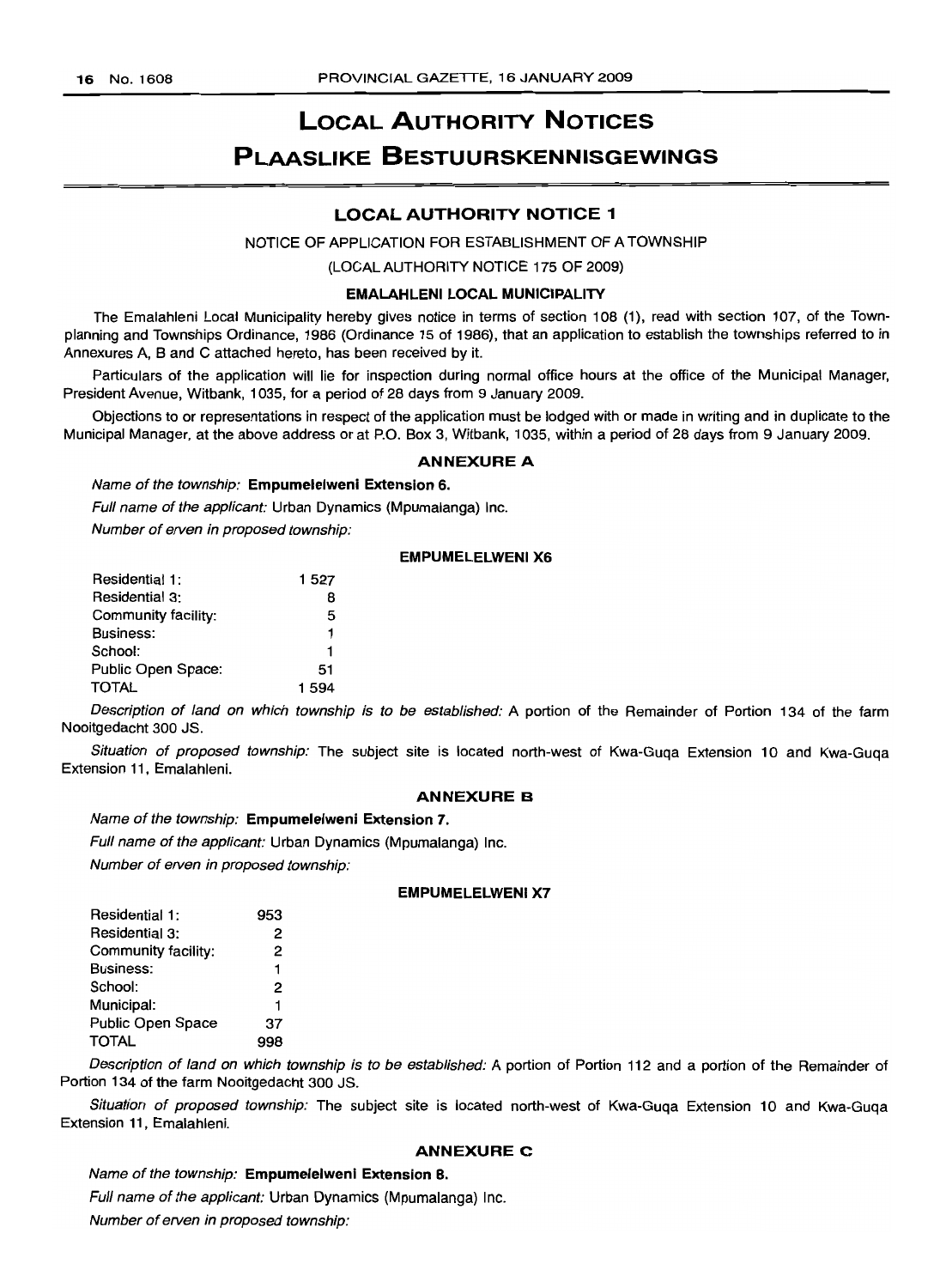### **EMPUMELELWENI X8**

| Residential 1:      | 723 |
|---------------------|-----|
| Community facility: | 1   |
| Business:           | 1   |
| School:             | 2   |
| Public Open Space   | 23  |
| <b>TOTAL</b>        | 750 |

Description of land on which township is to be established: A portion of Portion 112 and a portion of the Remainder of Portion 134 of the farm Nooitgedacht 300 JS.

Situation of proposed township: The subject site is located north-west of Kwa-Guqa Extension 10 and Kwa-Guqa Extension 11, Emalahleni.

C/o Urban Dynamics (Mpumalanga) Inc, Propark Building, 44 Wes Street (P.O. Box 3294), Middelburg, 1050. Tel: (013) 243-1219. Fax: (013) 243-1321.

# **PLAASLIKE BESTUURSKENNISGEWING 1**

**.-**

KENNISGEWING VAN AANSOEK OM STIGTING VAN DORP

(KENNISGEWING 175 VAN 2009)

# **EMALAHLENI PLAASLIKE MUNISIPALITEIT**

Die Emalahleni Plaaslike Munisipaliteit gee hiermee ingevolge artikel 108 (1) gelees saam met artikel 107, van die Ordonnansie op Dorpsbeplanning en Dorpe, 1986 (Ordonnansie 15 van 1986), kennis dat 'n aansoek om die dorpe in Bylae A, B en C hierby genoem, te stig, deur hom ontvang is.

Besonderhede van die aansoek lê ter insae gedurende gewone kantoorure by die kantoor van die Munisipale Bestuurder, Presidentlaan, Witbank, 1035, vir 'n tydperk van 28 dae vanaf 9 Januarie 2009.

Besware teen of vertoë ten opsigte van die aansoek moet binne 'n tydperk van 28 dae vanaf 9 Januarie 2009, skriftelik in tweevoud by of tot die Munisipale Bestuurder by bovermelde adres of by Posbus 3, Witbank, 1035, ingedien of gerig word.

#### **BYLAEA**

#### Naam van dorp: **Empumelelweni Uitbreiding 6.**

Volle naam van aansoeker: Urban Dynamics (Mpumalanga) Ing.

Aantal erwe in voorgestelde dorp:

#### **EMPUMELELWENI X6**

| Residensieel 1:        | 1527 |
|------------------------|------|
| Residensieel 3:        | 8    |
| Gemeenskapsfasiliteit: | 5    |
| Besigheid:             | 1    |
| Skool:                 | 2    |
| Publieke Oop Ruimte:   | 51   |
| TOTAAL                 | 1594 |
|                        |      |

Beskrywing van grond waarop dorp gestig staan te word: 'n Gedeelte van die Restant van Gedeelte 134 van die plaas Nooitgedacht 300 JS.

Ligging van voorgestelde dorp: Noordwes van Kwa-Guqa Uitbreiding 10 en Kwa-Guqa Uitbreiding 11, Emalahleni.

#### **BYLAE B**

Naam van dorp: **Empumelelweni Uitbreiding 7.**

Volle naam van aansoeker: Urban Dynamics (Mpumalanga) Ing.

Aantal erwe in voorgestelde dorp:

#### **EMPUMELELWENI X7**

| Residensieel 1:        | 953 |
|------------------------|-----|
| Residensieel 3:        | 2   |
| Gemeenskapsfasiliteit: | 2   |
| Besigheid:             | 1   |
| Skool:                 | 2   |
| Munisipaal:            | 1   |
| Publieke Oop Ruimte:   | 37  |
| TOTAAL                 | 998 |
|                        |     |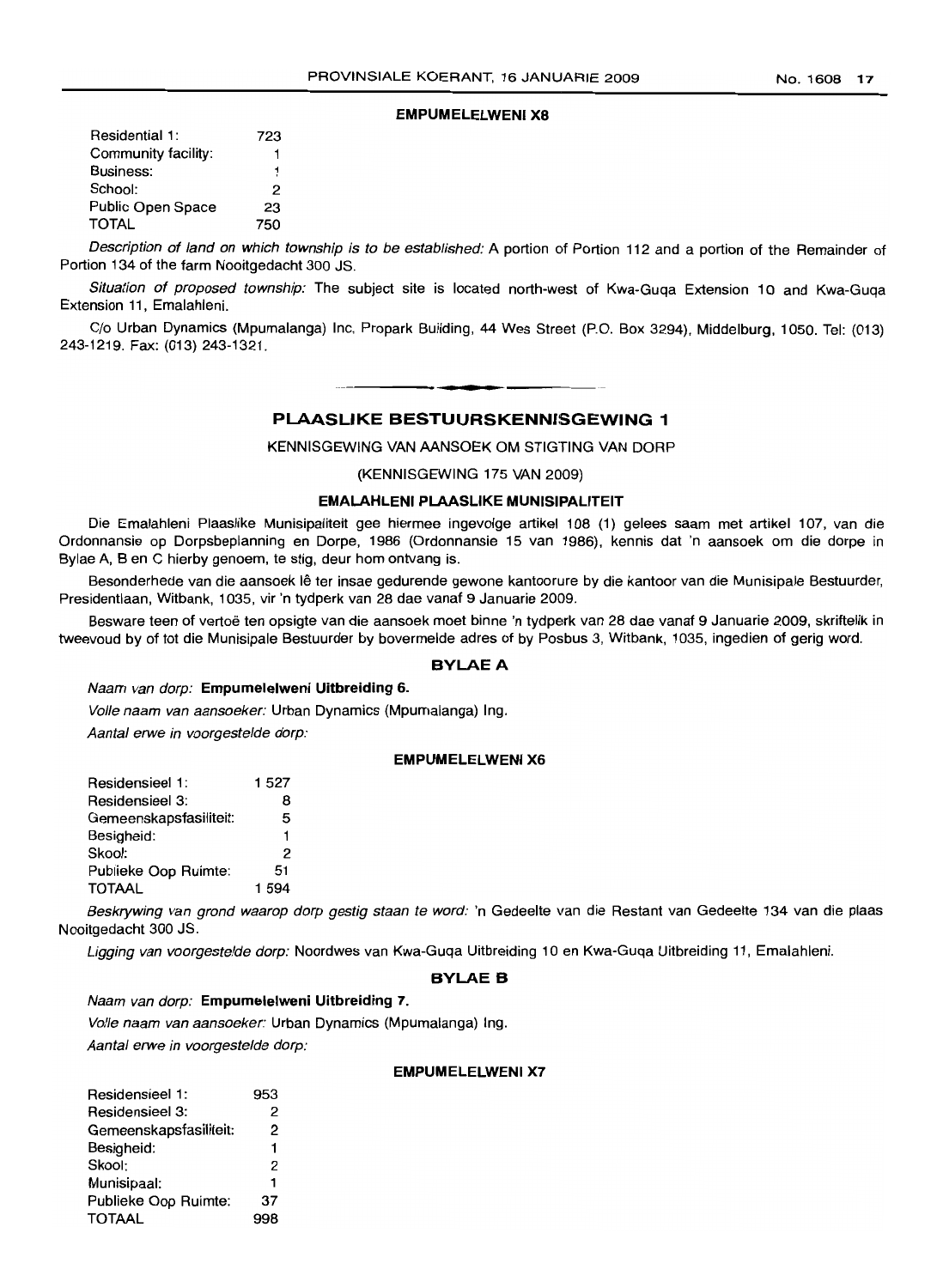Beskrywing van grond waarop dorp gestig staan te word: 'n Gedeelte van Gedeelte 112 en 'n gedeelte van die Restant van Gedeelte 134 van die plaas Nooitgedacht 300 JS.

Ligging van voorgestelde dorp: Noordwes van Kwa-Guqa Uitbreiding 10 en Kwa-Guqa Uitbreiding 11, Emalahleni.

# **BYLAE C**

Naam van dorp: **Empumelelweni Uitbreiding 8.**

Van aansoeker: Urban Dynamics (Mpumalanga) Ing.

Aantal erwe in voorgestelde dorp:

# **EMPUMELELWENI X8**

| 723 |
|-----|
|     |
| 1   |
| 2   |
| 23  |
| 750 |
|     |

Beskrywing van grond waarop dorp gestig staan te word: 'n Gedeelte van Gedeelte 112 en 'n Gedeelte van die Restant van Gedeelte 134 van die plaas Nooitgedacht 300 JS.

Ligging van voorgestelde dorp: Noordwes van Kwa-Guqa Uitbreiding 10 en Kwa-Guqa Uitbreiding 11, Emalahleni.

*Pia* Urban Dynamics (Mpumalanga) lng, Proparkgebou, Wesstraat 44 (Posbus 3294), Middelburg, 1050. Tel: (013) 243-1219. Faks: (013) 243-1321.

9-16

# **LOCAL AUTHORITY NOTICE 2**

# **MBOMBELA LOCAL MUNICIPALITY**

NOTICE OF APPLICATION FOR ESTABLISHMENT OF HAZYVIEW EXTENSION 42 TOWNSHIP

Mbombela Local Municipality, hereby gives notice in terms of section 69 (6) (a) and section 96 (3), of the Town-planning and Townships Ordinance, 1986 (Ordinance 15 of 1986), that an application to establish the township referred to in the Annexure hereto, has been received.

Particulars of the application will lie for inspection during normal office hours at the office of the Chief Town Planner, Room 205, 2nd Floor, Civic Centre, Nel Street, Nelspruit, for a period of 28 days from 9 January 2009.

Objections to or representations in respect of the application must be lodged with or made in writing and in duplicate to the Chief Town Planner at the above address or at PO Box 45, Nelspruit, 1200, within a period of 28 days from 9 January 2009 (no later than 6 February 2009).

# **ANNEXURE**

#### Name of township: **Hazyview Extension** 42.

Full name of applicant: Eliakim Development Projects.

Number of erven in proposed township: 1 376 erven in total.

"Residential 1"; 1 350 erven.

"Business 1": 5 erven.

"Private Open Space": 10 erven.

"Special" for the purposes of a guardhouse and refuse removal: 2 erven.

"Agriculture": 1 ert.

"Special" for the purposes of private access roads: 8 erven.

Description of the land on which township is to be established: The Remainder, the Remaining Extent of Portion 5 and the Remaining Extent of Portion 7 (portion of Portion 5) of the farm De Rust 12 JU. The property is situated east of the Total Filling Station, situated in Hazyview Extension 9, east of the Numbi Hotel and south and adjacent of Hazyview Holiday Township and east of the Sand River.

Ref No. 08-01-KK-TE.

Name of agent: Eliakim Development Projects, PO Box 12271, Nelspruit, 1200. Tel: 082 871 1990. Fax; 086 675 7426.